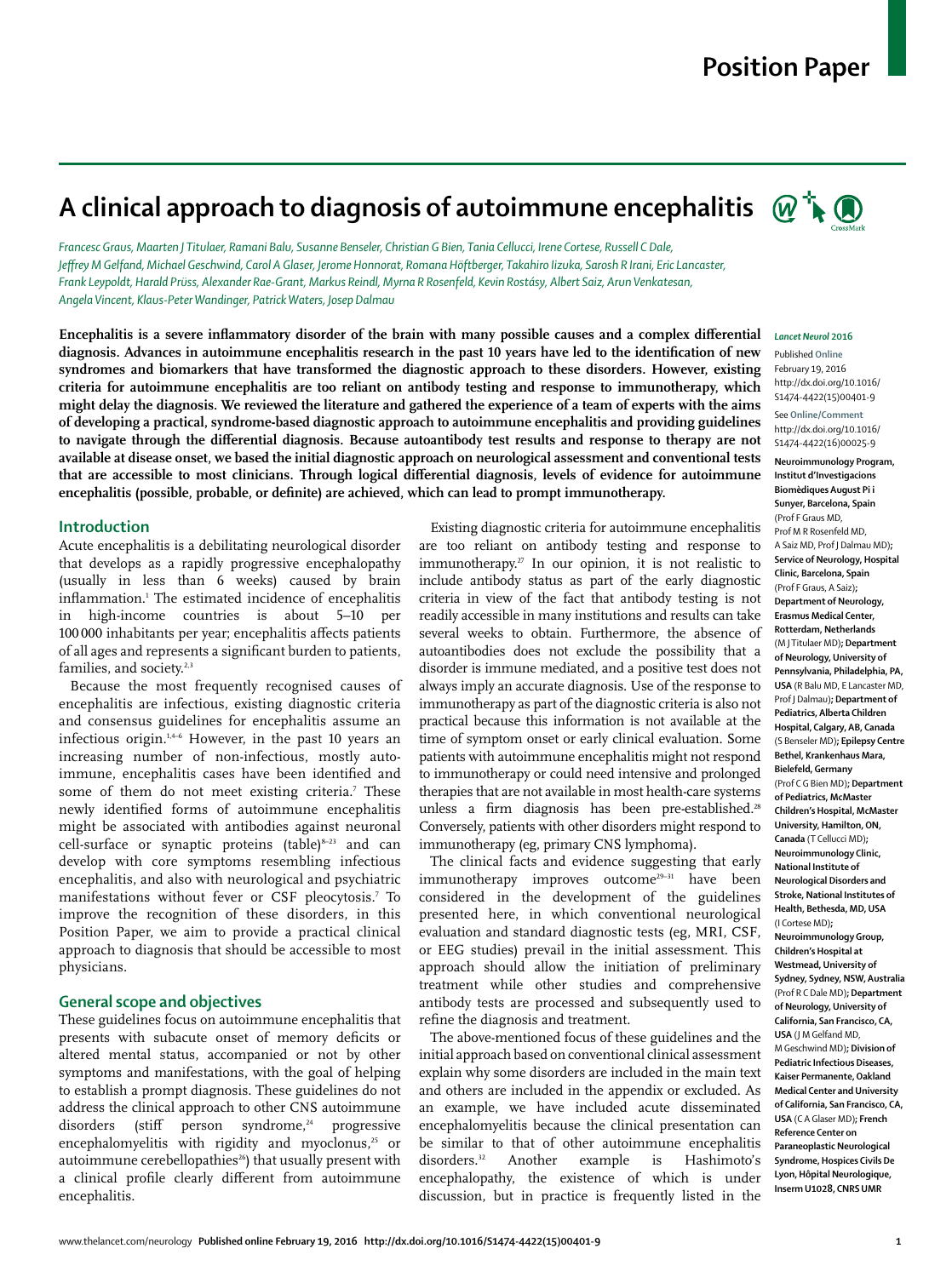**5292, Lyon's Neurosciences Research Center, Université Claude-Bernard Lyon-1, Lyon,France** (Prof J Honnorat MD)**; Institute of Neurology, Medical University of Vienna, Vienna, Austria** (R Höftberger MD)**; Department of Neurology, Kitasato University School of Medicine, Kanagawa, Japan** (T Iizuka MD)**; Nuffield Department of Clinical Neurosciences, John Radcliffe Hospital, University of Oxford, Oxford, UK** (S R Irani MD, Prof A Vincent FRS, P Waters PhD)**; Neuroimmunology, Institute** 

differential diagnosis of autoimmune encephalitis;<sup>33</sup> thus, we believed it should be discussed, while emphasising the controversies and diagnostic limitations. By contrast, Morvan's syndrome<sup>34</sup> and Rasmussen's encephalitis,<sup>35</sup> which have a solid autoimmune basis, are not included in the main text because they usually follow a more chronic course and the initial or predominant symptoms (peripheral nerve hyperexcitability, or focal seizures and unilateral deficits) are different from those mentioned above. We recognise the overlap that can occur between these disorders and autoimmune encephalitis and for this reason they are discussed in the appendix.

Because children do not develop many of the autoimmune encephalitis disorders that affect adults, and the syndrome presentation might be different or less

|                                                                 | Syndrome                                      | Diagnostic assay | Frequency of<br>cancer     | Main type of<br>cancer                 |
|-----------------------------------------------------------------|-----------------------------------------------|------------------|----------------------------|----------------------------------------|
| Antibodies against intracellular antigens                       |                                               |                  |                            |                                        |
| Hu (ANNA1) <sup>8*</sup>                                        | Limbic encephalitis                           | Western blot     | >95%                       | Small-cell lung<br>carcinoma           |
| Ma2 <sup>9</sup>                                                | Limbic encephalitis†                          | Western blot     | >95%                       | Testicular<br>seminoma                 |
| $GAD^{10}$                                                      | Limbic encephalitis‡                          | Radioimmunoassay | 25%                        | Thymoma, small-<br>cell lung carcinoma |
| Antibodies against synaptic receptors                           |                                               |                  |                            |                                        |
| NMDA receptor <sup>11</sup>                                     | Anti-NMDA receptor<br>encephalitis            | Cell-based assay | Varies with<br>age and sex | Ovarian teratoma¶                      |
| AMPA receptor <sup>12</sup>                                     | Limbic encephalitis                           | Cell-based assay | 65%                        | Thymoma, small-<br>cell lung carcinoma |
| GABA <sub>R</sub> receptor <sup>13</sup>                        | Limbic encephalitis                           | Cell-based assay | 50%                        | Small-cell lung<br>carcinoma           |
| GABA, receptor <sup>14</sup>                                    | Encephalitis                                  | Cell-based assay | 5%                         | Thymoma                                |
| mGluR5 <sup>15</sup>                                            | Encephalitis                                  | Cell-based assay | 70%                        | Hodgkin's<br>lymphoma                  |
| Dopamine 2 receptor <sup>16</sup>                               | Basal ganglia<br>encephalitis                 | Cell-based assay | 0%                         |                                        |
| Antibodies against ion channels and other cell-surface proteins |                                               |                  |                            |                                        |
| LGI <sup>17</sup>                                               | Limbic encephalitis                           | Cell-based assay | $5 - 10%$                  | Thymoma                                |
| CASPR <sub>218</sub>                                            | Morvan's syndrome  <br>or limbic encephalitis | Cell-based assay | 20-50%                     | Thymoma**                              |
| DPPX <sup>19</sup>                                              | Encephalitis††                                | Cell-based assay | < 10%                      | Lymphoma                               |
| $MOG^{20}$ ##                                                   | Acute disseminated<br>encephalomyelitis       | Cell-based assay | 0%                         |                                        |
| Aquaporin 4 <sup>21</sup> ##                                    | Encephalitis                                  | Cell-based assay | 0%                         |                                        |
| $GQ1b^{22}$                                                     | Bickerstaff's<br>brainstem<br>encephalitis    | <b>ELISA</b>     | 0%                         | Ω.                                     |

GAD=glutamic acid decarboxylase. LGI1=leucine-rich glioma inactivated 1. CASPR2=contactin associated protein 2. DPPX=dipeptidyl-peptidase-like protein-6. MOG=myelin oligodendrocyte glycoprotein. \*Amphiphysin or CV2 (CRMP5) antibodies instead of Hu antibodies in a few patients with limbic encephalitis and small-cell lung carcinoma. †Limbic encephalitis frequently associated with hypothalamic and mesencephalic involvement. ‡GAD antibodies occur more frequently in patients with stiff person syndrome and cerebellar ataxia. The association with cancer preferentially occurs in patients with limbic encephalitis. §Tumours found more frequently in men older than 50 years.23 ¶Ovarian teratoma usually found in young women aged 12–45 years. ||Morvan's syndrome usually has a more chronic clinical course, but might present with predominant cognitive and behavioural symptoms fulfilling criteria of possible autoimmune encephalitis. \*\*Thymoma associated with Morvan's syndrome rather than limbic encephalitis. ††Encephalitis associated with diarrhoea and hyperekplexia. ‡‡Mostly restricted to children.

*Table:* **Antibodies in the diagnosis of autoimmune encephalitis**

clinically recognisable, these guidelines should be applied with caution in children, particularly in children younger than 5 years.<sup>36,37</sup>

#### **Methods**

An initial draft of these guidelines was developed by two authors (FG and JD) and subsequently underwent three rounds of reviews and updates by a panel of investigators who have expertise in autoimmune encephalitis. In the first stage, we reviewed previously published guidelines and diagnostic criteria for encephalitis (of any cause or idiopathic). This review along with clinical experience with forms of autoimmune encephalitis described in the past 10 years (eg, some of them not necessarily causing alteration in consciousness, but changes in memory or personality) led us to a definition of so-called possible autoimmune encephalitis, which is not dependent on neuronal autoantibody status. We next reviewed the existing criteria for specific clinical syndromes (eg, limbic encephalitis or Bickerstaff's brainstem encephalitis or Bickerstaff's brainstem encephalitis), identified other disorders for which criteria were unclear, and modified or developed new diagnostic criteria (eg, probable anti-NMDA receptor encephalitis), which focused on symptom assessment and standard paraclinical tests, and were not dependent on autoantibody status. This work resulted in the establishment of three levels of clinical evidence for autoimmune encephalitis: possible and probable for which the autoantibody status is not needed in most cases, and definite for which the autoantibody status is often needed. In parallel, we reviewed the literature and our experience in neuronal autoantibody studies and identified caveats for interpretation, which led to recommendations for the use and interpretation of findings of autoantibodies in autoimmune encephalitis.

## **Initial clinical assessment: possible autoimmune encephalitis**

We regard a patient with new-onset encephalitis as having possible autoimmune encephalitis if the criteria shown in panel 1 are met. These criteria differ from those previously proposed for encephalitis (any cause or idiopathic) in which changes in the level of consciousness, fever, CSF pleocytosis, and EEG alterations are more often needed.1,4–6 These criteria needed to be adapted for autoimmune encephalitis because patients with autoimmune encephalitis could present with memory or behavioural deficits without fever or alteration in the level of consciousness, or with normal brain MRI or CSF results.<sup>7</sup> In this context, memory deficits refer to the inability to form new, long-term memories owing to hippocampal dysfunction, or problems with working memory, which refers to structures and processes used for temporary storage and manipulation of information.

Most patients with encephalitis undergo brain MRI at early stages of the disease. The findings could be normal or non-specific, but sometimes they might suggest an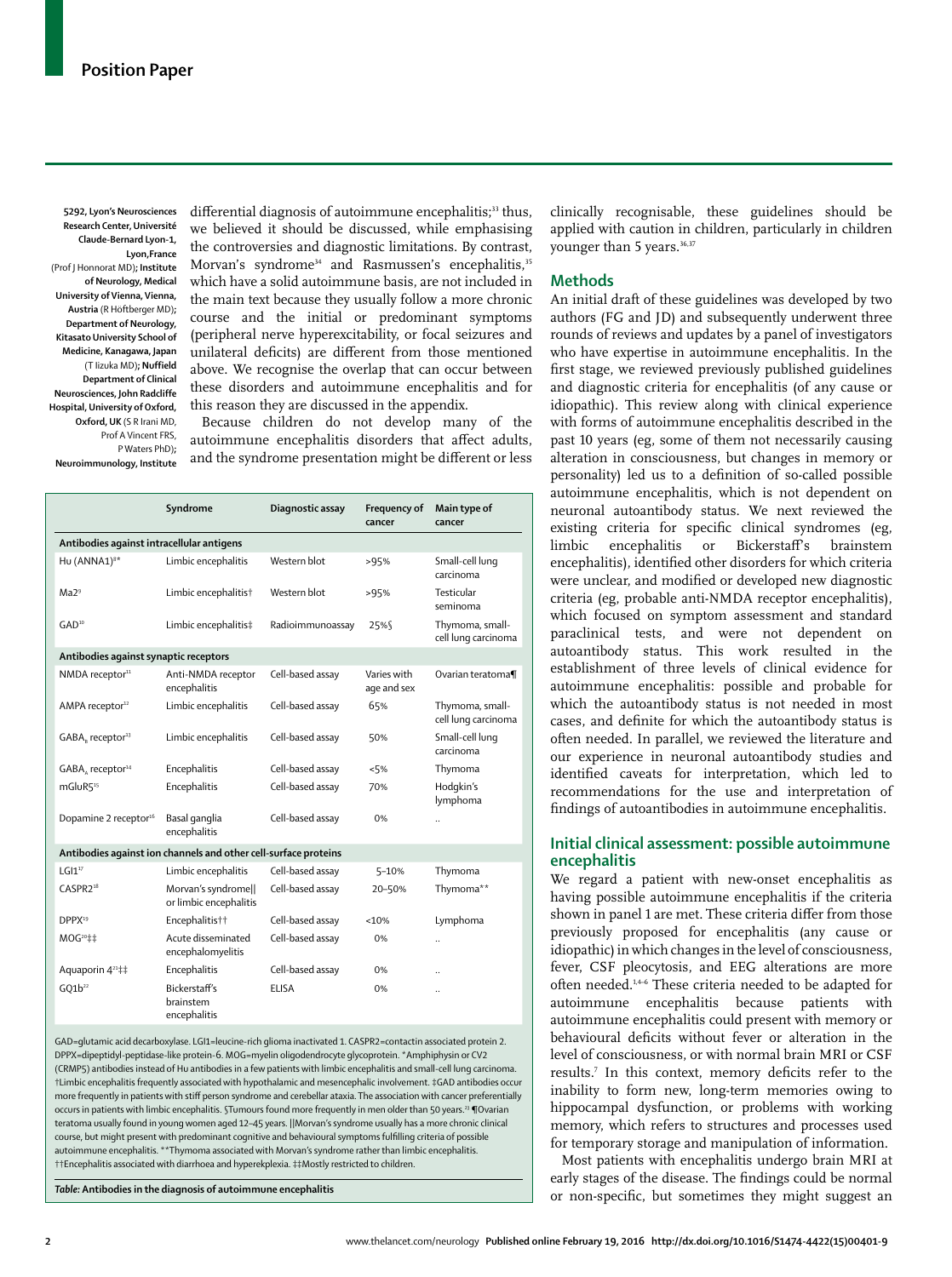autoimmune cause (see below). By contrast, alterations in EEG are rarely specific. We acknowledge the use of some EEG patterns in the diagnosis of specific forms of encephalitis (eg, extreme delta brush in anti-NMDA receptor encephalitis),<sup>38</sup> in the differential diagnosis of other disorders (Creutzfeldt-Jakob disease), or to reveal subclinical seizures and non-convulsive status epilepticus.

In addition to the above criteria, patients should be carefully examined for other diseases that can mimic autoimmune encephalitis and cause rapidly progressive encephalopathy (appendix). These diseases should be excluded before immunotherapy begins and in most instances a detailed clinical history, complete general and neurological examination, routine blood and CSF analysis, and brain MRI including diffusion sequences will suffice to accomplish this goal. The most frequent differential diagnoses are herpes simplex virus encephalitis and other CNS infections. Importantly, CSF herpes simplex virus PCR can be negative if done too early (eg, within 24 h), and this test should be repeated if the clinical suspicion remains high.<sup>39</sup> Previous reviews have addressed the differential diagnosis of infectious encephalitis.<sup>1,40</sup>

## **Approach to patients with clinically recognisable syndromes**

A substantial number of patients with autoimmune encephalitis do not present with a well defined syndrome. In some of these patients, demographic information and some comorbidities (eg, diarrhoea, ovarian teratoma, faciobrachial dystonic seizures) might initially suggest the underlying disorder (anti-dipeptidyl-peptidase-like protein-6 [DPPX], anti-NMDA receptor, anti-leucine-rich, glioma-inactivated 1 [LGI1] encephalitis), but these features are not pathognomonic and might be absent in some patients.<sup>11,41,42</sup> In such cases, the diagnosis of definite autoimmune encephalitis greatly depends on the results of autoantibody tests. By contrast, disorders exist in which the clinical syndrome and MRI findings allow for classification as probable or definite autoimmune encephalitis before the autoantibody status is known. These include limbic encephalitis, acute disseminated encephalomyelitis and other syndromes with MRI features that predominantly involve white matter, anti-NMDA receptor encephalitis, and Bickerstaff 's brainstem encephalitis (figure 1).<sup>43</sup>

## **Autoimmune limbic encephalitis**

Diagnostic criteria for autoimmune limbic encephalitis are shown in panel 2.<sup>44,45</sup> We have modified our previous criteria to include evidence of bilateral involvement of the medial temporal lobes on T2-weighted fluidattenuated inversion recovery (FLAIR) MRI studies (figure 2; see below).<sup>46,47</sup> In our proposed criteria, antibody status is not needed to consider limbic encephalitis as having a definite autoimmune origin because immunemediated limbic encephalitis can occur without detectable autoantibodies (figure 2, appendix). $48,49$ Measurement of autoantibodies, however, remains important for two reasons: their presence clarifies the immunological subgroup of limbic encephalitis, with comorbidities, tumour association, and prognosis that might differ according to the autoantibody;<sup>8,10,50-53</sup> and, in patients who do not satisfy the indicated criteria, detection of autoantibodies establishes the diagnosis of autoimmune limbic encephalitis (panel 2).

The clinical picture of limbic encephalitis is characterised by rapid development of confusion, working memory deficit, mood changes, and often seizures. The subacute development of short-term memory loss is considered the hallmark of the disorder, but it can be overlooked because of the presence of other symptoms.46 CSF analysis shows mild-to-moderate lymphocytic pleocytosis (usually less than 100 white blood cells per mm<sup>3</sup>) in 60–80% of patients, and elevated IgG index or oligoclonal bands in approximately 50% of cases.46,51,52 Among all immunological subtypes of limbic encephalitis, patients with LGI1 antibodies present with a lower frequency of CSF pleocytosis (41%) or elevated CSF protein concentrations (47%) and rarely have intrathecal IgG synthesis.<sup>54</sup> The absence of inflammatory changes in the CSF of these patients might initially suggest a non-inflammatory encephalopathy.

MRI often shows increased signal on T2-weighted FLAIR imaging in the medial aspect of the temporal lobes. Although limbic encephalitis can occur with MRI evidence of unilateral involvement (or be normal) we do not consider these cases as definite limbic encephalitis unless specific antibodies are subsequently detected. The reason for this is that several non-immune disorders could result in similar unilateral MRI abnormalities, including among

#### *Panel 1:* **Diagnostic criteria for possible autoimmune encephalitis**

Diagnosis can be made when all three of the following criteria have been met:

- 1 Subacute onset (rapid progression of less than 3 months) of working memory deficits (short-term memory loss), altered mental status\*, or psychiatric symptoms
- 2 At least one of the following:
	- New focal CNS findings
	- Seizures not explained by a previously known seizure disorder
	- CSF pleocytosis (white blood cell count of more than five cells per mm<sup>3</sup>)
	- MRI features suggestive of encephalitis†
- 3 Reasonable exclusion of alternative causes (appendix)

\*Altered mental status defined as decreased or altered level of consciousness, lethargy, or personality change. †Brain MRI hyperintense signal on T2-weighted fluid-attenuated inversion recovery sequences highly restricted to one or both medial temporal lobes (limbic encephalitis), or in multifocal areas involving grey matter, white matter, or both compatible with demyelination or inflammation.

**of Clinical Chemistry, and Department of Neurology, University Medical Center Schleswig-Holstein, Kiel, Germany** (F Leypoldt MD)**; Department of Neurology, Charité Universitätsmedizin Berlin, Berlin, Germany**  (H Prüss MD)**; German Center for Neurodegenerative Disorders Berlin, Berlin, Germany** (H Prüss)**; Department of Neurology, Cleveland Clinic Foundation, Cleveland, OH, USA** (A Rae-Grant MD)**; Clinical Department of Neurology, Medical University of Innsbruck, Innsbruck, Austria** (Prof M Reindl PhD)**; Department of Pediatric Neurology, Children's Hospital Datteln, Witten/Herdecke University, Datteln, Germany** (K Rostásy MD)**; Department of Neurology, Johns Hopkins University School of Medicine, Baltimore, MD, USA** (A Venkatesan MD)**; Institute of Clinical Chemistry and Department of Neurology, University Hospital Schleswig-Holstein, Lübeck, Germany** (Prof K-P Wandinger MD)**; and Institució Catalana de Recerca i** 

**Estudis Avançats (ICREA), Barcelona, Spain** (Prof J Dalmau)

Correspondence to: Prof Francesc Graus, Institut d'Investigacions Biomèdiques August Pi i Sunyer Hospital Clínic, Universitat de Barcelona, Barcelona 08036, Spain **fgraus@clinic.ub.es**

Prof Josep Dalmau, Institut d'Investigacions Biomèdiques August Pi i Sunyer Hospital Clínic, Universitat de Barcelona, Barcelona 08036, Spain **jdalmau@clinic.ub.es**

See **Online** for appendix

or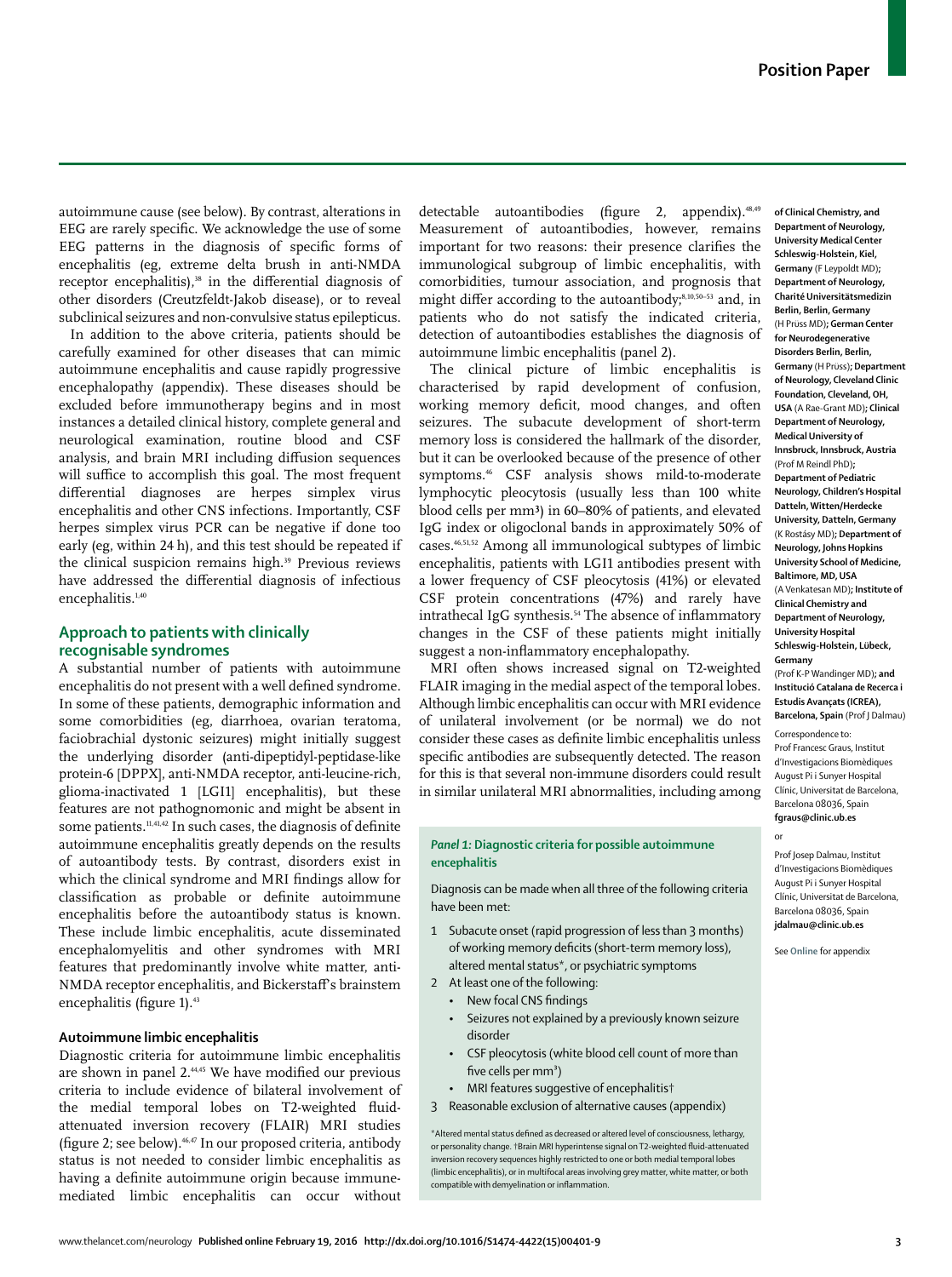

#### *Figure 1:* **Algorithm for the diagnosis of autoimmune encephalitis**

AE=autoimmune encephalitis. LE=limbic encephalitis. Abs=antibodies. AQP4=aquaporin 4. MOG=myelin oligodendrocyte glycoprotein. NMDARE=NMDA receptor encephalitis. ADEM=acute disseminated encephalomyelitis. \*Although results of autoantibodies are not necessary for a definitive diagnosis of some types of autoimmune encephalitis, their determination is important to further characterise subtypes of limbic encephalitis that have different prognosis, type of treatment, and comorbidities. †See table. ‡Research laboratories can screen for new antibodies (eg, using live neurons). §IgG anti-GluN1 antibodies in the CSF; if only serum is used, confi rmatory tests should be included (panel 4). TDefinitive diagnosis of Bickerstaff's brainstem encephalitis can be made in the presence of core clinical features (hypersomnolence, ophthalmoplegia, and ataxia)<sup>43</sup> or positive GQ1b antibodies if core symptoms are incomplete.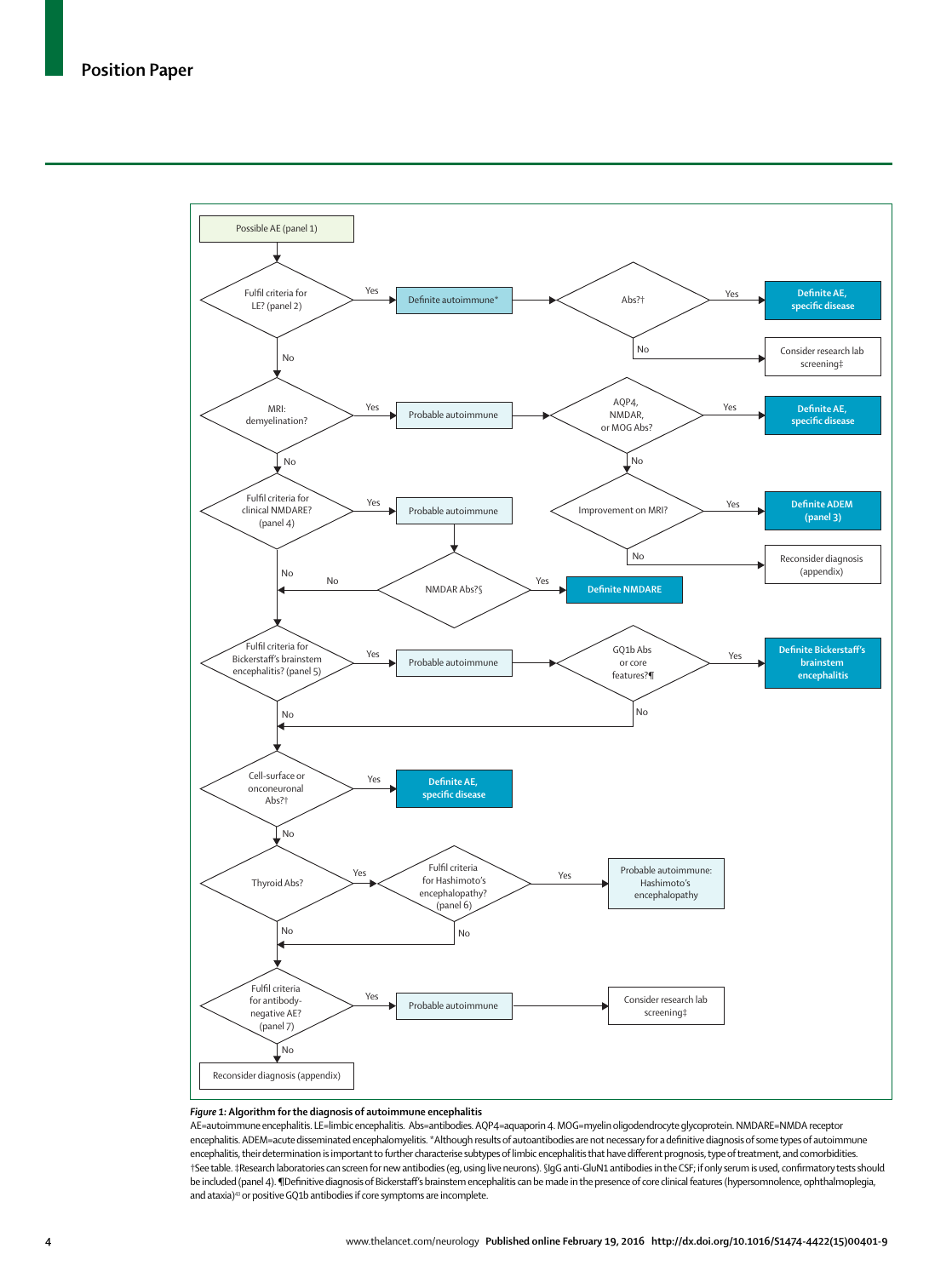others, seizures, herpes simplex virus encephalitis, or gliomas (appendix, figure 2).<sup>40,55-57</sup> MRI findings of immune-compromised patients with human herpes virus 6-associated encephalitis can mimic precisely findings from patients with autoimmune limbic encephalitis, but the clinical setting is different and directs the diagnosis.<sup>58</sup> By contrast, the findings in herpes simplex virus encephalitis are less confined to the limbic system, can occur with haemorrhagic features, and often show restricted diffusion abnormalities and contrast uptake.<sup>59</sup>

 Some demographic and clinical clues could suggest the underlying immune response of limbic encephalitis (appendix), but the immunological subtypes can be established only by measurement of autoantibodies.<sup>7</sup> Distinction among immunological subtypes is important because those associated with onconeuronal antibodies are much less responsive to immunotherapy than those associated with cell-surface antibodies. The onconeuronal antibodies that more frequently occur with limbic encephalitis are Hu and Ma2, and patients who have these antibodies almost always have an underlying cancer.<sup>8,9</sup> By contrast, the neuronal cellsurface antibodies that are more frequently associated with limbic encephalitis are LGI1,<sup>18</sup> GABA<sub>B</sub> receptor,<sup>51,60</sup> and AMPA receptor<sup>52</sup> antibodies (see appendix for less frequent antibodies). The frequency and type of tumours vary according to the antibody (table).<sup>7</sup>

Antibodies against the intracellular antigen glutamic acid decarboxylase (GAD) occur in a subgroup of patients with limbic encephalitis. These patients are mainly young women (median age 23 years) with predominant seizures and no evidence of cancer.<sup>10</sup> The risk of cancer, usually small-cell lung carcinoma or thymoma, is higher, however, among patients with GAD antibodies and limbic encephalitis who are older than 50 years or have concomitant GABA<sub>p</sub> receptor antibodies.<sup>23</sup>

# **Acute disseminated encephalomyelitis and other syndromes with MRI features of demyelination**

Acute disseminated encephalomyelitis is a monophasic, inflammatory disease of the CNS that mainly occurs in children and adults younger than 40 years.61 The disorder can be preceded by an acute systemic infection or vaccination.<sup>62,63</sup> It is characterised by a variable extent of encephalopathy (a mandatory criterion for a definitive diagnosis; panel 3), and other neurological signs, such as cranial nerve palsies, ataxia, hemiparesis, myelopathy, or optic neuritis. CSF analysis typically shows mild pleocytosis (less than 50 lymphocytes per mm<sup>3</sup>), but CSF oligoclonal bands are uncommon (less than 7% of all cases).<sup>64</sup> Brain MRI shows multiple, large (>2 cm) abnormalities on T2 weighted FLAIR imaging that can be present in the supratentorial white matter, basal ganglia, brainstem, cerebellum, and spinal cord, with or without contrast enhancement (figure 2).<sup>65</sup> There are no specific biomarkers of acute disseminated encephalomyelitis, and a set of criteria has been proposed for children (panel 3). $32$ 

According to these criteria one of the requirements for definite acute disseminated encephalomyelitis is the absence of new clinical and MRI findings 3 months after symptom onset. Except for this criterion (which cannot be predicted at onset), we believe the rest of the criteria are robust enough to establish that patients who meet them have probable acute disseminated encephalomyelitis and can be started on immunotherapy.

## Panel 2: Diagnostic criteria for definite autoimmune limbic encephalitis

Diagnosis can be made when all four\* of the following criteria have been met:

- 1 Subacute onset (rapid progression of less than 3 months) of working memory deficits, seizures, or psychiatric symptoms suggesting involvement of the limbic system
- 2 Bilateral brain abnormalities on T2-weighted fluid-attenuated inversion recovery MRI highly restricted to the medial temporal lobes†
- 3 At least one of the following:
	- $\,$  CSF pleocytosis (white blood cell count of more than five cells per mm<sup>3</sup>)
	- EEG with epileptic or slow-wave activity involving the temporal lobes
- 4 Reasonable exclusion of alternative causes (appendix)

\*If one of the first three criteria is not met, a diagnosis of definite limbic encephalitis can be made only with the detection of antibodies against cell-surface, synaptic, or onconeural proteins. <sup>†18</sup>Fluorodeoxyglucose (<sup>18</sup>F-FDG) PET can be used to fulfil this criterion. Results from studies from the past 5 years suggest that <sup>18</sup>F-FDG-PET imaging might be more sensitive than MRI to show an increase in FDG uptake in normal-appearing medial temporal lobes.<sup>444</sup>



#### *Figure 2:* **MRI patterns in autoimmune encephalitis and its mimics**

Typical MRI of limbic encephalitis (A) with bilateral abnormalities in the medial temporal lobe on T2-weighted fluidattenuated inversion recovery imaging; this patient with autopsy-proven limbic encephalitis did not have serum or CSF antineuronal antibodies. Patient with final diagnosis of glioma (B) who presented with unilateral right hippocampal involvement mimicking limbic encephalitis. Typical MRI of acute disseminated encephalomyelitis (C) with bilateral large lesions in the white matter. Multiple lesions involving the corpus callosum in a patient with Susac's syndrome (D). MRI of a patient with overlapping syndrome (NMDA receptor and myelin oligodendrocyte glycoprotein antibodies; E) showing a right frontal abnormality compatible with demyelination. Diffusion MRI sequence in a patient with AMPA receptor antibody-associated encephalitis (F) mimicking MRI changes seen in patients with Creutzfeldt-Jakob disease. Left side of images=right side of brain.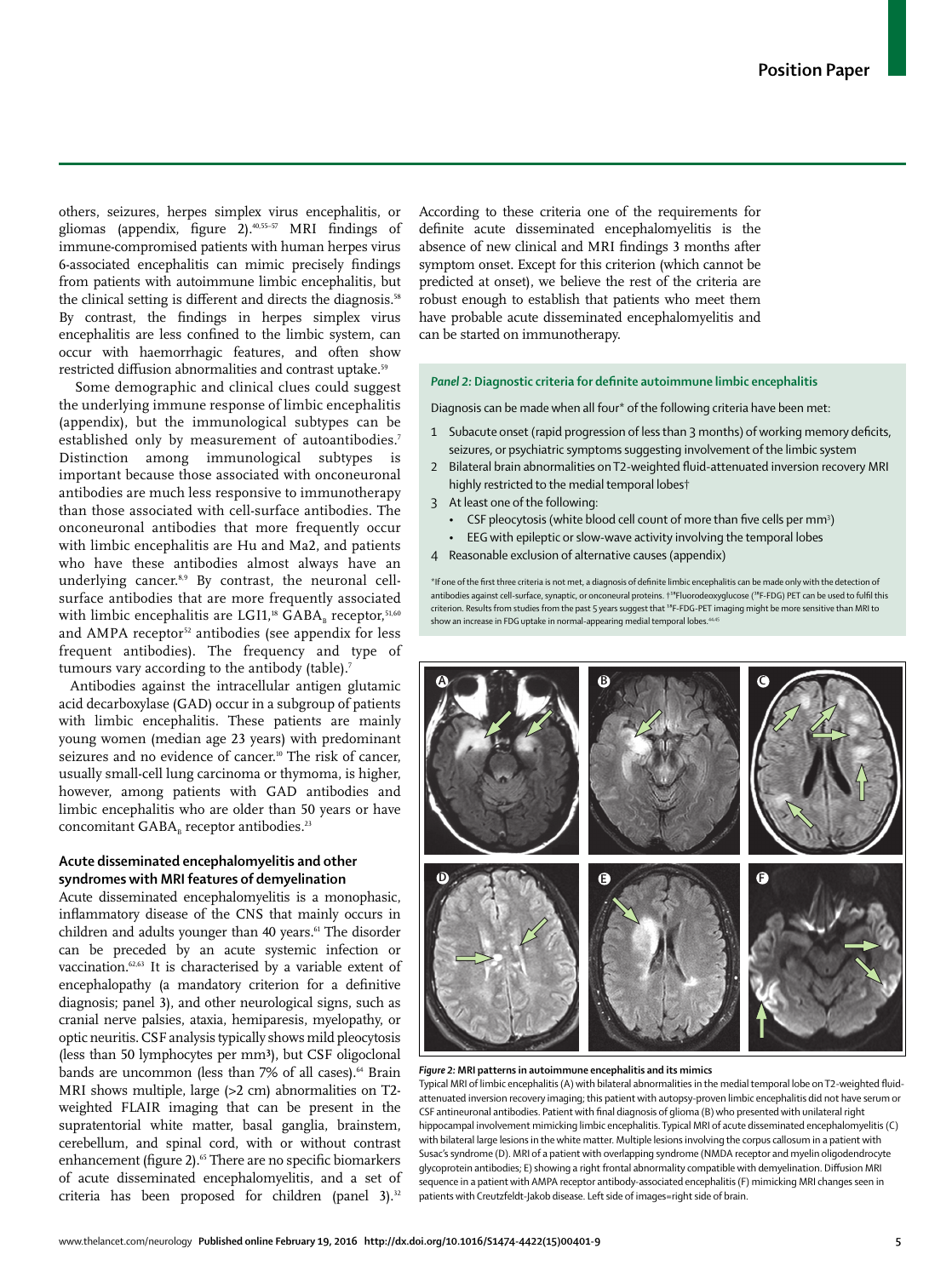**Panel 3: Diagnostic criteria for definite acute disseminated encephalomyelitis**<sup>32</sup>

Diagnosis can be made when all five of the following criteria have been met:

- 1 A first multifocal, clinical CNS event of presumed inflammatory demyelinating cause
- 2 Encephalopathy that cannot be explained by fever
- 3 Abnormal brain MRI:
	- Diffuse, poorly demarcated, large (>1-2 cm) lesions predominantly involving the cerebral white matter
	- T1-hypointense lesions in the white matter in rare cases
	- Deep grey matter abnormalities (eg, thalamus or basal ganglia) can be present
- 4 No new clinical or MRI findings after 3 months of symptom onset
- 5 Reasonable exclusion of alternative causes

Evidence exists that myelin oligodendrocyte glycoprotein (MOG) antibodies can transiently occur in almost 50% of children with acute disseminated encephalomyelitis.<sup>20,66,67</sup> At present, the inclusion of MOG antibodies in the diagnostic criteria for acute disseminated encephalomyelitis is not considered for two reasons: the antibodies can be present in demyelinating disorders with encephalopathy, but without MRI features of acute disseminated encephalomyelitis, or in patients with demyelinating disorders without encephalopathy;<sup>68</sup> and antibody testing remains unavailable at many centres.

Susac's syndrome is a rare, but important, differential diagnosis in patients who meet criteria for possible autoimmune encephalitis and have MRI features of demyelination. The syndrome is considered an autoimmune vasculopathy resulting in microvessel thromboses at three levels: the brain, retina, and inner ear.69 In a review of 304 cases of Susac's syndrome, 230 (76%) patients presented with encephalopathy, but simultaneous involvement of the three levels at disease onset occurred in only 31 of 247 (13%) patients.<sup>70</sup> The diagnosis is based on presence of branch retinal artery occlusions on fluorescein angiography, and MRI findings including snowball-like lesions or holes in the central portion of the corpus callosum and other periventricular white matter abnormalities on T2-weighted FLAIR imaging (figure 2). These MRI findings are different from those seen in acute disseminated encephalomyelitis and in the setting of encephalopathy are highly suggestive of Susac's syndrome.<sup>70</sup>

## **Anti-NMDA receptor encephalitis**

Anti-NMDA receptor encephalitis is frequently recognisable on clinical grounds and is associated with CSF IgG antibodies against the GluN1 subunit of the  $NMDA$  receptor.<sup>11</sup> These antibodies are highly specific and their pathogenicity has been demonstrated in cultured neurons and in-vivo models.71,72 In a multicentre, observational study of 577 patients, the disease was shown to predominantly affect young individuals (549 [95%] younger than 45 years, and 211 [37%] younger than 18 years) with a female sex predominance of 4:1. This female predominance was less evident in children younger than 12 years and adults older than 45 years.<sup>28</sup> The frequency of an underlying tumour varied with age and sex, ranging from 0–5% in children (male and female) younger than 12 years, to 58% in women older than 18 years (usually an ovarian teratoma).<sup>28</sup> Adults older than 45 years have a lower frequency of tumours (23%), and these are usually carcinomas instead of teratomas.<sup>11</sup>

Teenagers and adults usually present with abnormal behaviour (psychosis, delusions, hallucinations, agitation, aggression, or catatonia) with irritability and insomnia, followed by speech dysfunction, dyskinesias, memory deficits, autonomic instability, and a decrease in the level of consciousness.11,73 Seizures can take place at any time during the disease, but tend to occur earlier in males.<sup>74</sup> In the above-mentioned observational cohort study,<sup>28</sup> compared with teenagers and adults, young children more frequently presented with abnormal movements or seizures. Regardless of the patient's age and presentation, the clinical picture at 3–4 weeks after symptom onset was similar in most cases. By the end of the first month, 498 (87%) of 571 patients had four or more of the following categories of symptoms, including (from highest-to-lowest frequency) abnormal behaviour and cognition; memory deficit; speech disorder; seizures; abnormal movements (orofacial, limb, or trunk dyskinesias); loss of consciousness or autonomic dysfunction; central hypoventilation; and cerebellar ataxia or hemiparesis.<sup>28</sup> Only six patients (1%) had one category of symptoms.

On the basis of these data, and while waiting for confirmatory IgG anti-GluN1 antibody results, we regard a patient with rapidly progressive encephalopathy as having probable anti-NMDA receptor encephalitis if they satisfy the criteria shown in panel 4. Memory deficit is common, but we have excluded it from the criteria because it is difficult to assess in patients with psychosis or agitation, or in young children. Hemiparesis and cerebellar ataxia are not included because these symptoms are less frequent and if they occur they predominantly affect children in combination with the other symptoms. In patients who meet these criteria, immunotherapy and the search for a neoplasm (according to sex and age) should be started. In a retrospective analysis of data from the observational cohort study,<sup>28</sup> 425 (80%) of 532 patients with anti-NMDA receptor encephalitis met these criteria within the first month of symptom onset, including 254 (74%) of 342 without teratoma and 171 (90%) of 189 with teratoma.

Patients with partial symptoms who might be missed with these initial criteria will be identified with an antibody test (figure 1). Antibody studies should include CSF analysis; a risk of false-negative or false-positive diagnoses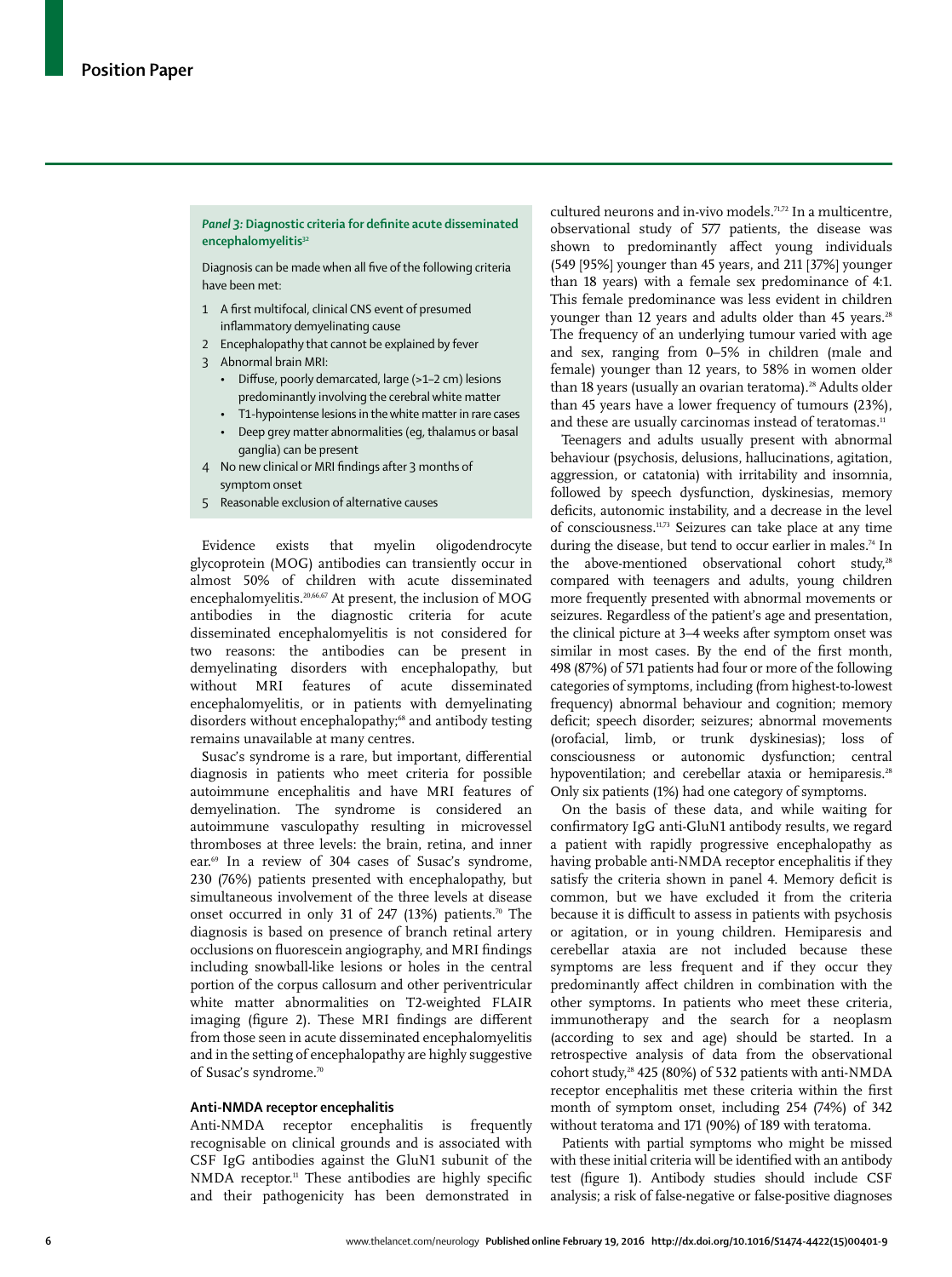exists if only serum is used.<sup>75</sup> Findings from three other studies have suggested that serum testing is less consistent, or showed antibodies in patients without anti-NMDA receptor encephalitis or immune-mediated disorders.<sup>74,76,77</sup>

Analysis of CSF for the presence of NMDA receptor antibodies is mandatory in patients with relapsing symptoms after herpes simplex encephalitis.<sup>78,79</sup> This relapsing form of herpes simplex encephalitis is an autoimmune disorder that at times is indistinguishable from the full-blown syndrome of anti-NMDA receptor encephalitis, affects 20% of patients with herpes simplex encephalitis, and manifests with new-onset choreoathetosis (predominantly in children)79,80 or psychiatric symptoms (mainly in adults and teenagers) a few weeks or, rarely, months after the viral infection.81 In addition to NMDA receptor antibodies, a few patients develop GABA, receptor or dopamine receptor 2 antibodies.<sup>81,82</sup>

## **Bickerstaff 's brainstem encephalitis**

Bickerstaff's brainstem encephalitis is characterised by subacute onset, in less than 4 weeks, of progressive impairment of consciousness along with ataxia and bilateral, mostly symmetrical, ophthalmoparesis.<sup>83</sup> The syndrome is usually preceded by an infectious event, runs a monophasic course, and has a good outcome. Additionally, patients frequently develop pupillary abnormalities, bilateral facial palsy, Babinski's sign, and bulbar palsy. Generalised limb weakness can occur, which overlaps with features of Guillain-Barré syndrome.<sup>84</sup> CSF pleocytosis occurs in 45% of patients. Brain MRI is usually normal, but brainstem abnormalities on T2 weighted FLAIR imaging are present in 23% of patients.<sup>83</sup>

Most of the proposed criteria for Bickerstaff's brainstem encephalitis include the triad of abnormal mental status, bilateral external ophthalmoplegia, and ataxia (panel 5).<sup>83</sup> IgG anti-GQ1b antibodies are highly specific for this disorder and the related Miller-Fisher syndrome, leading some clinicians to group these disorders under the term GQ1b antibody syndrome.<sup>22</sup> We agree with the criteria proposed in 2014, which do not specify the need for GQ1b antibody testing for a definitive diagnosis of Bickerstaff's brainstem encephalitis because up to 32% of patients do not have detectable antibodies.<sup>43</sup> Measurement of these antibodies, however, allows confirmation of the diagnosis in patients with incomplete syndromes or atypical symptoms, or when the altered mental status prevents the assessment of ataxia. The occasional complexity in the differential diagnosis is exemplified by the third case in the original report by Bickerstaff and Cloake,<sup>85</sup> in which a 24-year-old woman, who was admitted for ovarian cystectomy, in addition to brainstem symptoms, developed seizures, hyperthermia, psychosis, and episodes of maniacal excitement alternating with catatonia that lasted 2 months. Measurement of GQ1b and NMDA receptor antibodies (not available at that time) would probably have clarified the diagnosis.

#### *Panel 4:* **Diagnostic criteria for anti-NMDA receptor encephalitis**

#### **Probable anti-NMDA receptor encephalitis\***

Diagnosis can be made when all three of the following criteria have been met:

- 1 Rapid onset (less than 3 months) of at least four of the six following major groups of symptoms:
	- Abnormal (psychiatric) behaviour or cognitive dysfunction
	- Speech dysfunction (pressured speech, verbal reduction, mutism)
	- **Seizures**
	- Movement disorder, dyskinesias, or rigidity/abnormal postures
	- Decreased level of consciousness
	- Autonomic dysfunction or central hypoventilation
- 2 At least one of the following laboratory study results:
	- Abnormal EEG (focal or diffuse slow or disorganised activity, epileptic activity, or extreme delta brush)
	- CSF with pleocytosis or oligoclonal bands
- 3 Reasonable exclusion of other disorders (appendix)

Diagnosis can also be made in the presence of three of the above groups of symptoms accompanied by a systemic teratoma

#### **Defi nite anti-NMDA receptor encephalitis\***

Diagnosis can be made in the presence of one or more of the six major groups of symptoms and IgG anti-GluN1 antibodies,† after reasonable exclusion of other disorders (appendix)

\*Patients with a history of herpes simplex virus encephalitis in the previous weeks might have relapsing immune-mediated<br>neurological symptoms (post-herpes simplex virus encephalitis). †Antibody testing should include test available, confirmatory tests should be included (eg, live neurons or tissue immunohistochemistry, in addition to cell-based assay).

Disorders to consider in the differential diagnosis of Bickerstaff 's brainstem encephalitis include *Listeria* rhombencephalitis, EV71 encephalitis in children, paraneoplastic and postinfectious brainstem encephalitis, chronic lymphocytic inflammation with pontine perivascular enhancement responsive to steroids (CLIPPERS), neurosarcoidosis, and primary CNS lymphoma.<sup>86-8</sup>

# **Antibody testing: clinical considerations and caveats**

The detection of specific autoantibodies (table, figure 1) establishes a definitive diagnosis of autoimmune encephalitis, identifies immunological subtypes of limbic encephalitis, and assists in the differential diagnosis of atypical clinical cases. Therefore, measurement of antibodies is a crucial step in the definite diagnosis of many types of autoimmune encephalitis and clinicians must be aware of potential pitfalls in the interpretation of results.

Several concepts that apply to classic onconeuronal or GAD antibodies (discussed later) are not applicable to antibodies against neuronal cell-surface proteins. Onconeuronal and GAD antibodies target intracellular proteins and because they are present in the serum and CSF, and their epitopes are linear, they are detectable with many techniques including ELISA, immunoblotting, and immunohistochemistry. By contrast, antibodies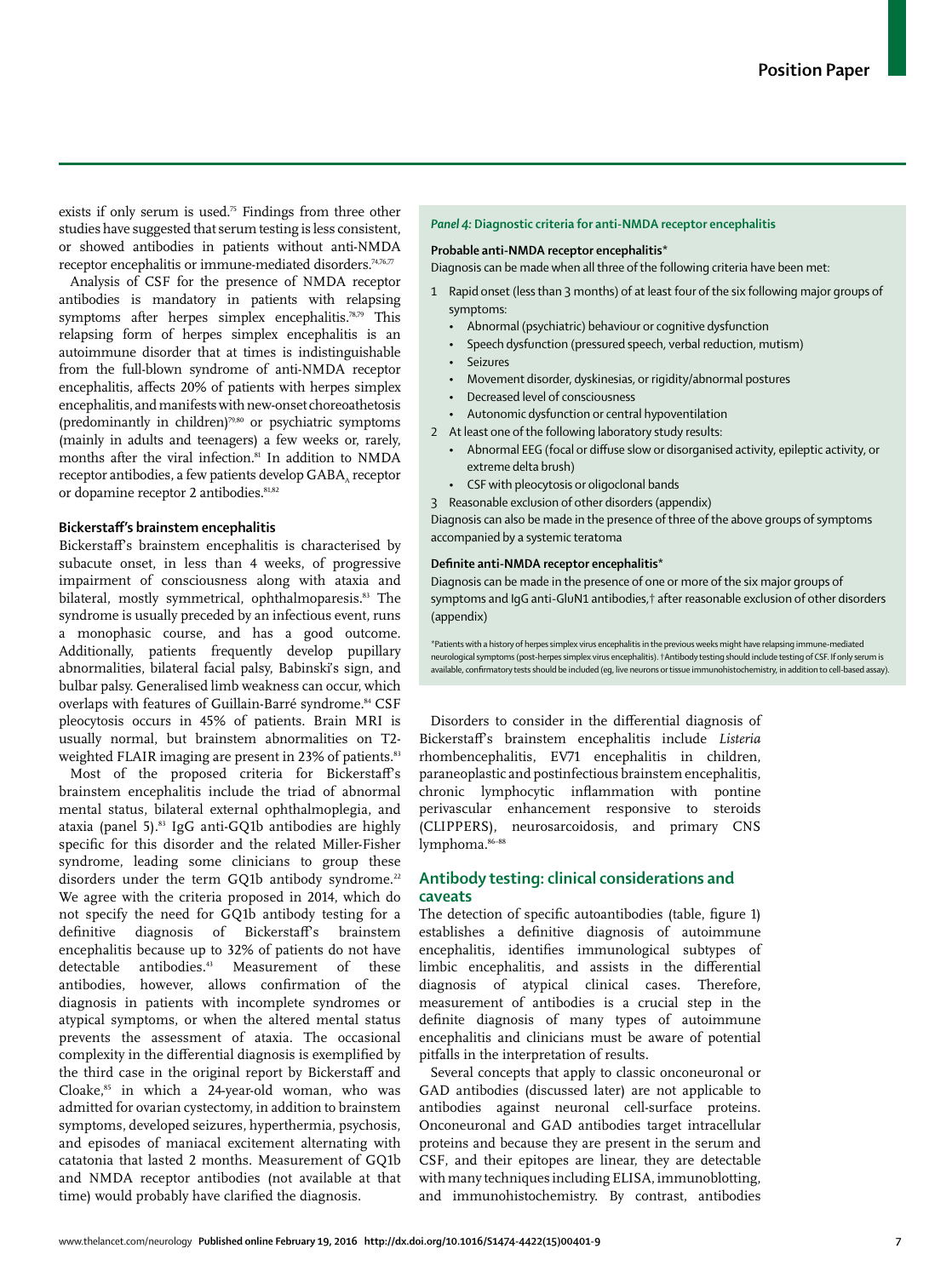## *Panel 5:* **Diagnostic criteria for Bickerstaff 's brainstem encephalitis**

#### **Probable Bickerstaff's brainstem encephalitis**

Diagnosis can be made when both of the following criteria have been met:

- 1 Subacute onset (rapid progression of less than 4 weeks) of all the following symptoms:
	- Decreased level of consciousness
	- Bilateral external ophthalmoplegia
	- Ataxia
- 2 Reasonable exclusion of alternative causes

**Defi nite Bickerstaff 's brainstem encephalitis** Diagnosis can be made in the presence of positive IgG anti-GQ1b antibodies even if bilateral external ophthalmoplegia is not complete or ataxia cannot be assessed, or if recovery has occurred within 12 weeks after onset

against neuronal cell-surface proteins have different properties that should be considered for a better understanding of the most appropriate tests to use and interpretation of their results. Here, we discuss these issues and some more general caveats applicable to the detection of autoantibodies.

## **Conformational antigens**

Most antibodies against neuronal cell-surface proteins recognise target epitopes only if they are expressed in their native conformation. Techniques that meet this requirement are cell-based assays (used by most clinical laboratories), immunohistochemistry of brain sections adapted to membrane proteins (commercially available; sometimes used as a confirmatory test), and immunocytochemistry of cultures of dissociated rodent live hippocampal neurons (only used in research laboratories).<sup>12</sup>

## **Molecular precision**

The target antigens of autoantibodies can be composed of several subunits. Antibodies against each of the subunits can have different clinical significance and implications. For example, the NMDA receptor is a heterotetramer comprised of two GluN1 subunits and two GluN2/3 subunits. Detection of IgG antibodies against the GluN1 subunit is a signature of anti-NMDA receptor encephalitis.<sup>89</sup> By contrast, antibodies against linear epitopes of GluN2 or GluR ε2 have been reported in many different disorders and their clinical significance is uncertain.90

Molecular precision is important for the voltage-gated potassium channel complex (VGKC) antibodies. This name was adopted by some investigators after they showed that the target antigen was not the VGKC itself, but the proteins LGI1 and contactin-associated proteinlike 2 (CASPR2), complexed with the VGKC. $^{17,18}$  Antibodies against LGI1 and CASPR2 have well defined syndrome associations. By contrast, radioimmunoassay studies have shown that antibodies directed against the VGKC complex that do not target LGI1 or CASPR2 are not syndrome specific and cannot be used as proof of an immune-mediated pathogenesis.<sup>91-93</sup>

## **Immunoglobulin class**

The antibodies associated with autoimmune encephalitis in the table are IgG antibodies. Detection of IgA or IgM antibodies against any of these antigens has unclear significance. For example, whereas IgG antibodies against the GluN1 subunit of the NMDA receptor are specific for anti-NMDA receptor encephalitis, IgM or IgA antibodies have been reported in the serum of 10% of patients with different disorders and in a similar proportion of healthy people.<sup>94</sup>

### **CSF studies**

Analysis of CSF plays a central part in all diagnostic criteria for encephalitis, including infectious encephalitis, and has a similar role in the detection of autoantibodies in suspected cases of autoimmune encephalitis. The investigation of CSF antibodies is important for four reasons: (1) most patients with autoimmune encephalitis have CSF antibodies and relevant antibodies might be found only in the CSF<sup>51,52</sup>eg, in patients with anti-NMDA receptor encephalitis up to 14% have antibodies in the CSF, but not in the serum;<sup>75</sup> (2) the repertoire of antibodies in the CSF and serum can be different in the same patient (eg, NMDA receptor in CSF and serum, and GABA, receptor only in serum), and in this setting, the types of antibodies in the CSF usually determine the clinical picture; $14$  (3) for some disorders, such as anti-NMDA receptor encephalitis, the concentration of CSF antibodies correlates better with the clinical course than antibody concentrations in the serum; $75$  and (4) neuronal antibody testing using serum and cell-based assays could lead to false-positive or false-negative results; this problem rarely occurs with CSF analysis. On the basis of these data and while we await larger studies with other autoantibodies, our recommendation is to include both CSF and serum for neuronal antibody testing in patients with suspected autoimmune encephalitis.

These concepts have implications for patient management. The approach of first testing the serum and proceeding with the CSF if negative could delay diagnosis. If serum testing is positive, but the CSF is negative, or if the clinical picture does not fit with the antibody identified, the possibilities of a laboratory result unrelated to the syndrome or a false-positive result should be considered;<sup>95</sup> in such cases, the laboratory should be contacted regarding retesting of the samples or the use of confirmatory tests (eg, brain immunohistochemistry or cultured neurons). Finally, treatment decisions during the course of the disease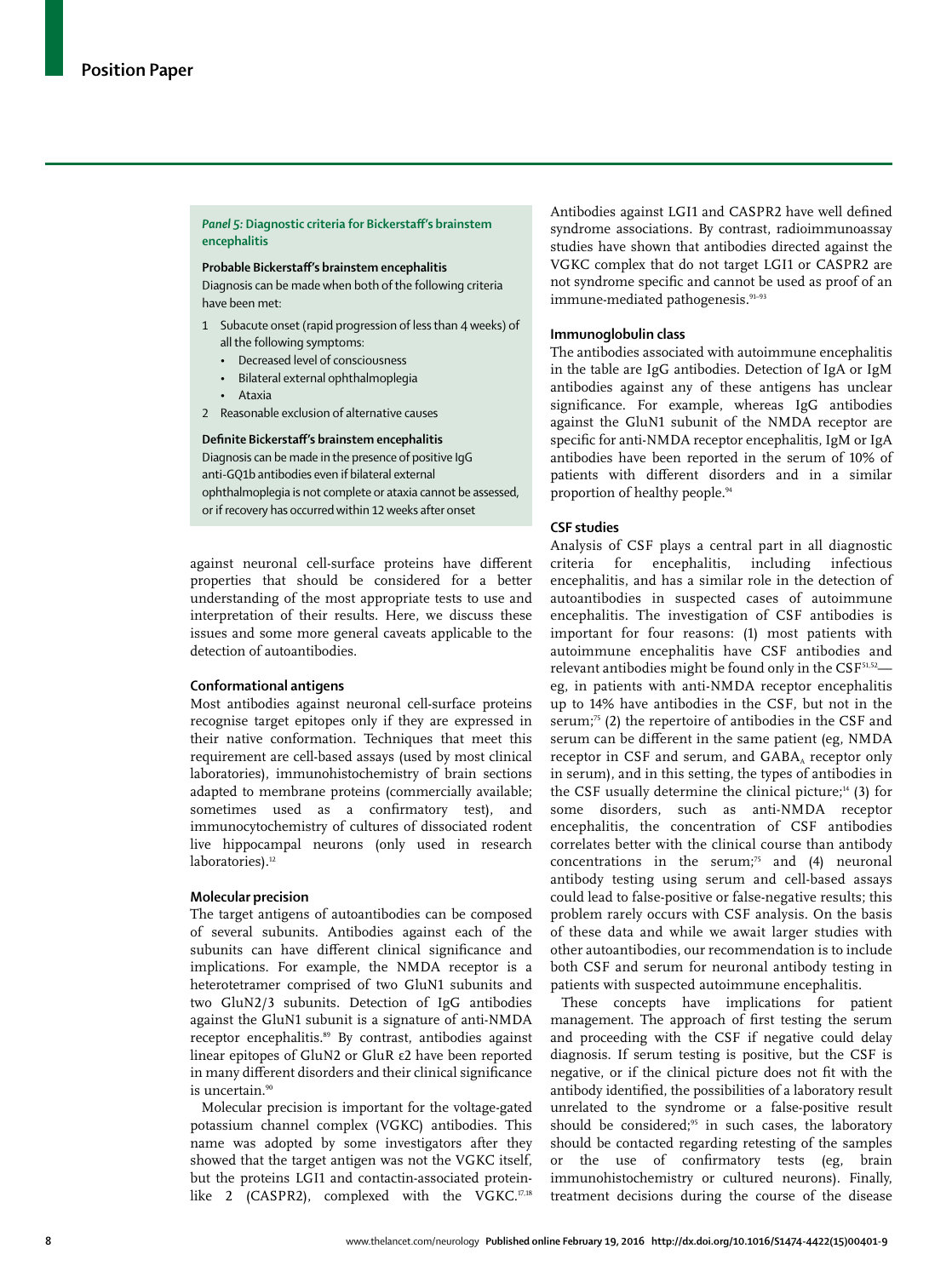should rely more on clinical assessment than on antibody titres. Although the titres might correlate with the clinical course, this correlation is imperfect, and antibodies often remain detectable after clinical recovery.75

## **Antibodies in demyelinating disorders that overlap with anti-NMDA receptor encephalitis**

About 4% of patients with anti-NMDA receptor encephalitis develop two different syndromes that can occur separately or simultaneously. Each syndrome is related to a distinct pathogenic mechanism, such as anti-NMDA receptor encephalitis along with MOG-related or aquaporin 4  $(AQP4)$ -related syndromes (figure 2).<sup>96</sup> In practice, physicians should be aware that a demyelinating disorder can present as an autoimmune encephalitis disorder, and that overlapping syndromes can occur. Patients with a demyelinating disorder and atypical features (eg, dyskinesias or prominent psychiatric manifestations) or patients with anti-NMDA receptor encephalitis with atypical features (eg, optic neuritis or demyelination on MRI) should be comprehensively studied for coexisting disorders, rather than being classified as having an expansion of the spectrum of a single disease. These clinical situations imply the need for testing for AQP4 and MOG antibodies in the serum (because intrathecal production of these antibodies is rare), $20,97$  and for NMDA receptor antibodies in the serum and CSF.

# **GAD antibodies in limbic encephalitis and other syndromes**

Serum antibodies against intracellular GAD can occur at low titres in 1% of healthy people and in 80% of people with type 1 diabetes mellitus.<sup>98</sup> Only serum GAD antibodies at high titres are associated with autoimmune neurological disorders, such as limbic encephalitis and other syndromes.<sup>99</sup> The definition of high titre depends on the technique used, but neurological symptoms usually occur with titres that are 100–1000 times higher than those seen in people with diabetes. When examining a patient with limbic encephalitis, clinicians should keep in mind that, albeit rare, high titres of serum GAD antibodies could suggest the presence of diabetes or other endocrine disorders. In this setting, specific intrathecal production of GAD antibodies or CSF oligoclonal bands support an association with the neurological syndrome.<sup>99</sup>

# **Approach to patients without recognisable syndromes or autoantibodies**

After excluding all well characterised syndromes of autoimmune encephalitis (with or without autoantibodies) and other syndromes accompanied by well defined autoantibodies, a group of patients who have possible autoimmune encephalitis will remain (panel 1). Patients in this group can be regarded as having probable autoimmune encephalitis if they satisfy criteria for Hashimoto's encephalopathy (panel  $6$ )<sup>101</sup> or the criteria proposed in panel 7.

The definition of Hashimoto's encephalopathy has been linked to a good response to steroids, and consequently the disorder is deemed immune mediated, despite the unclear physiopathology and the absence of response to prednisone in the patient in the original report.<sup>103</sup> This disorder predominantly affects women in a wide age range, from the first to the eighth decade of life. Overt or subclinical thyroid disease, usually hypothyroidism, occurs in most cases (54 of 80 patients in a review of reported cases).<sup>104</sup> By definition, patients develop encephalopathy, which can be associated with seizures (56 of 85 reviewed patients), myoclonus

# *Panel 6:* **Diagnostic criteria for Hashimoto's encephalopathy**

Diagnosis can be made when all six of the following criteria have been met:

- 1 Encephalopathy with seizures, myoclonus, hallucinations, or stroke-like episodes
- 2 Subclinical or mild overt thyroid disease (usually hypothyroidism)
- 3 Brain MRI normal or with non-specific abnormalities
- 4 Presence of serum thyroid (thyroid peroxidase, thyroglobulin) antibodies\*
- 5 Absence of well characterised neuronal antibodies in serum and CSF
- 6 Reasonable exclusion of alternative causes

\*There is no disease-specific cutoff value for these antibodies (detectable in 13% of healthy individuals).<sup>1</sup>

## *Panel 7:* **Criteria for autoantibody-negative but probable autoimmune encephalitis**

Diagnosis can be made when all four of the following criteria have been met:

- 1 Rapid progression (less than 3 months) of working memory deficits (short-term memory loss), altered mental status, or psychiatric symptoms
- 2 Exclusion of well defined syndromes of autoimmune encephalitis (eg, typical limbic encephalitis, Bickerstaff's brainstem encephalitis, acute disseminated encephalomyelitis)
- 3 Absence of well characterised autoantibodies in serum and CSF, and at least two of the following criteria:
	- MRI abnormalities suggestive of autoimmune encephalitis\*
	- CSF pleocytosis, CSF-specific oligoclonal bands or elevated CSF IgG index, or both\*
	- Brain biopsy showing inflammatory infiltrates and excluding other disorders (eg, tumour)
- 4 Reasonable exclusion of alternative causes

\*Some inherited mitochondrial and metabolic disorders can present with symmetric or asymmetric MRI abnormalities and CSF inflammatory changes resembling an acquired autoimmune disorder.<sup>102</sup>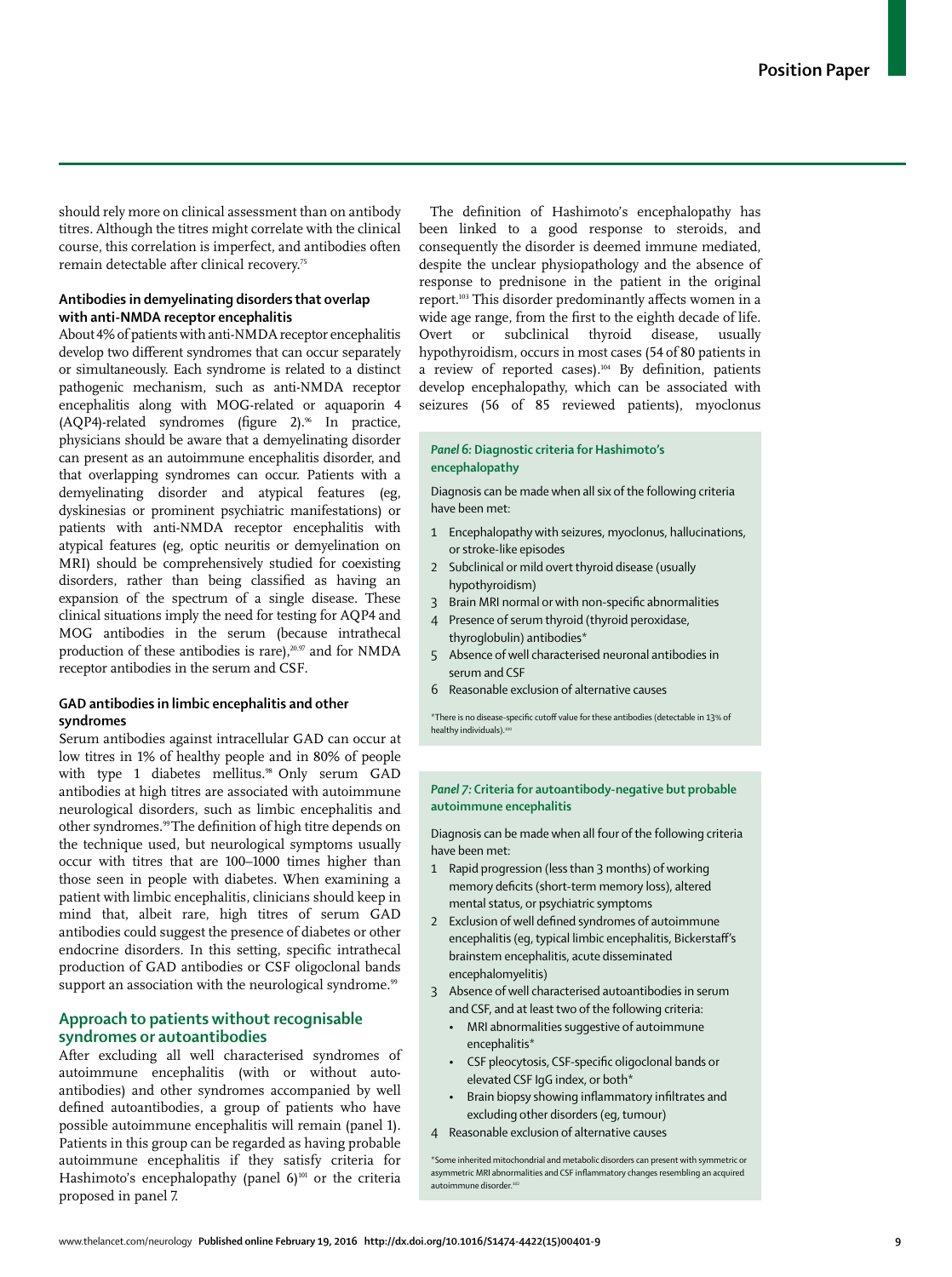(32 patients), hallucinations (31 patients), and stroke-like episodes (23 patients) with normal or non-specific CSF and brain MRI abnormalities.<sup>33,104</sup> Most reported patients (66 of 69 patients treated with corticosteroids with or without levothyroxine) improved;<sup>104</sup> however, this outcome is expected in view of the definition of the disorder, which in 2006 was renamed as steroid-responsive encephalopathy with autoimmune thyroiditis.<sup>101</sup>

Patients who have a non-specific encephalopathy with subclinical or overt thyroid disease, anti-thyroid antibodies, and no better explanation for the symptoms should be considered for a trial of steroids. However, thyroid antibodies are not specific for Hashimoto's encephalopathy because they are present in up to 13% of healthy individuals (27% in white women older than 60 years) and patients with other autoimmune encephalitis disorders.100 Similarly, α-enolase antibodies have been identified in up to 68% of patients with Hashimoto's encephalopathy,<sup>105</sup> but they cannot be used as biomarkers of the disease because they have been detected in healthy people and in patients with other autoimmune disorders.<sup>33,106</sup>

We propose use of the term Hashimoto's encephalopathy only when rigorous clinical assessment and comprehensive testing for well characterised neuronal antibodies exclude other potential causes of encephalopathy (panel 6).<sup>100</sup> Because the underlying pathogenic mechanism is unclear, diagnosis of Hashimoto's encephalopathy should be classified as probable autoimmune encephalitis (figure 1).

Other poorly defined syndromes with no antibodies can be regarded as probable autoimmune encephalitis if they satisfy the criteria in panel 7. When considering these criteria the following should be kept in mind: (1) the absence of pleocytosis does not rule out autoimmune encephalitis (eg, 59% of patients with LGI1 antibody-associated encephalitis do not have CSF pleocytosis),<sup>54</sup> normal routine CSF studies do not imply that there is no intrathecal IgG synthesis or an absence of CSF antibodies, and in fact, almost all antibodyassociated autoimmune encephalitis disorders have

#### **Search strategy and selection criteria**

Relevant papers were identified through PubMed searches of articles published in English up to Nov 23, 2015, using the search terms (alone or in combination): "autoimmune encephalitis", "limbic encephalitis", "anti-NMDA receptor encephalitis", " acute disseminated encephalomyelitis", "brainstem encephalitis", "basal ganglia encephalitis", "Hashimoto encephalopathy", "Rasmussen encephalitis", "primary CNS angiitis", "primary CNS vaculitis", "Susac syndrome", "Morvan syndrome", and "neuronal autoantibodies". Additional studies were identified from the authors' files. The final reference list was generated on the basis of relevance to the topics covered in this Position Paper. detectable antibodies in the CSF; (2) autoimmune encephalitis can occur with normal or atypical MRI findings (figure 2); and (3) mainly applicable to children, several genetic disorders, mitochondrial diseases, or leukodystrophies can develop with MRI and CSF abnormalities (eg, symmetric brain involvement, pleocytosis) similar to those found in autoimmune encephalitis and might also respond to steroids.<sup>102</sup>

For patients who meet the criteria of probable autoimmune encephalitis, but do not have well characterised autoantibodies (panel 7), investigation of CSF and serum for new antibodies in reference laboratories is important. Detection of CSF antibodies that react with the cell surface of neurons (even when the antigens are unknown) strongly supports the diagnosis of autoimmune encephalitis; the clinical significance of the detection of antibodies in serum only is less clear (eg, serum GABA, receptor antibodies are associated with a wide variety of symptoms, some of unclear clinical relevance).14,107 The importance of these studies cannot be overemphasised and surpasses the clinical significance of inflammatory infiltrates in a brain biopsy, which suggest an inflammatory process, but cannot be used to establish the autoimmune cause.

For patients who do not satisfy criteria for probable autoimmune encephalitis and do not have any autoantibody (well characterised or against unknown neuronal cell-surface antigens), or who do not satisfy criteria for any of the aforementioned diseases and syndromes, the likelihood of an autoimmune cause becomes smaller and alternative diagnoses should be reconsidered.

There are several autoimmune CNS disorders (primary CNS angiitis [appendix],<sup>108</sup> Rasmussen's encephalitis,<sup>35</sup> Morvan's syndrome<sup>34</sup>) and other diseases of unclear cause (eg, febrile infection-related epilepsy syndrome [FIRES]<sup>109</sup>) that are often considered in the differential diagnosis of autoimmune encephalitis (panel 1). We have summarised these disorders (appendix) and emphasised the clinical features that lead to the differential diagnosis with autoimmune encephalitis.

## **Implications and directions for future research**

We have shown that it is possible to proceed through a logical differential diagnosis of autoimmune encephalitis using criteria based on conventional clinical neurological assessment and standard diagnostic tests (MRI, EEG, and CSF studies). Through this approach, levels of evidence of probable and definite autoimmune encephalitis can be achieved early and therapies implemented quickly, with the possibility of fine-tuning the diagnosis and treatment when antibody results become available. Treatment recommendations for each type of autoimmune encephalitis are outside the scope of these guidelines; moreover, the evidence is limited for many of these disorders. The stepwise escalation of immunotherapy, which includes first-line therapy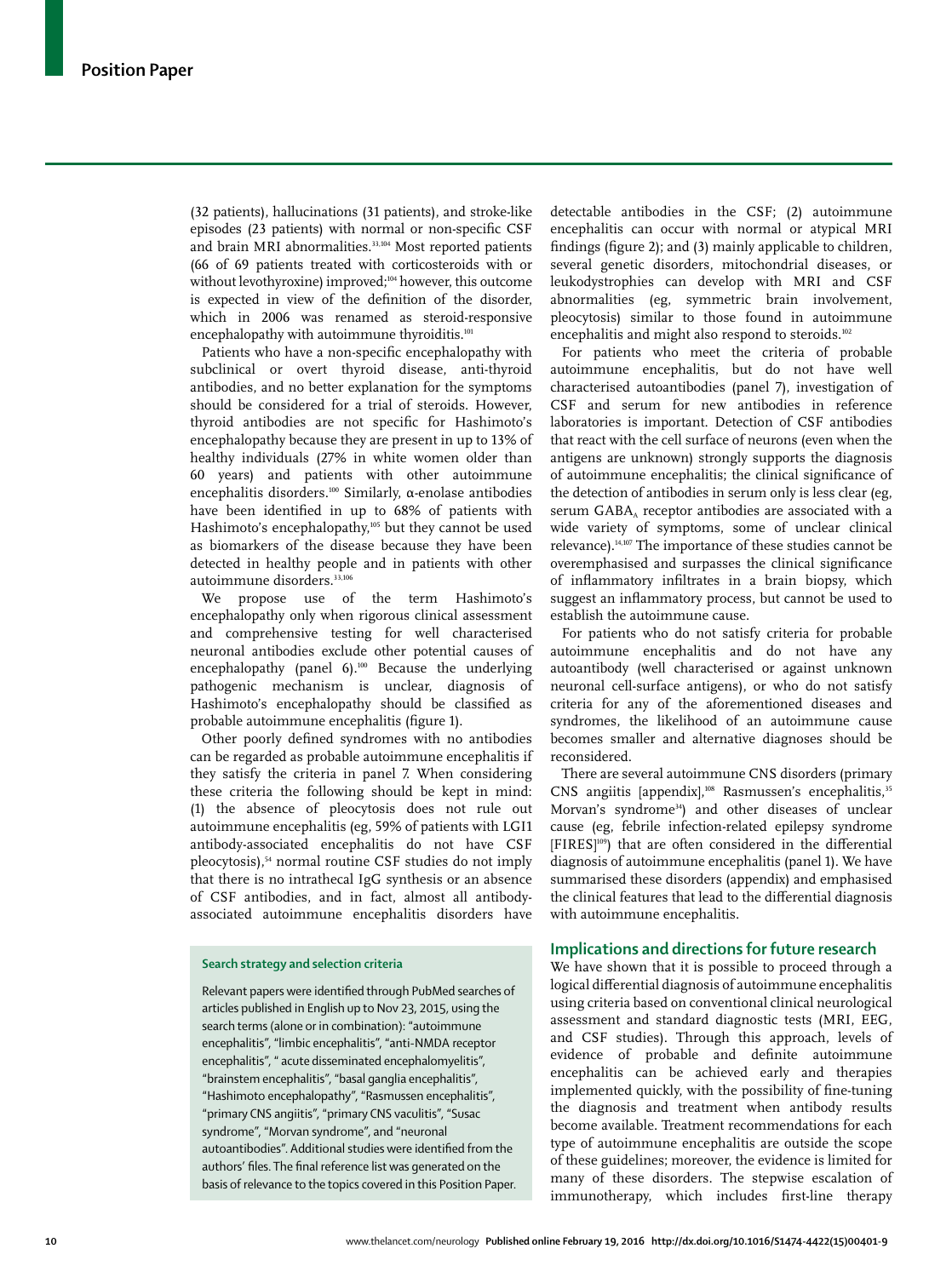(steroids; IVIg, plasma exchange, or both) followed, if there is no clinical response, by second-line therapy (rituximab, cyclophosphamide, or other), is often used in the treatment of anti-NMDA receptor and other autoimmune types of encephalitis, but rituximab is increasingly being considered as a first-line therapy.<sup>16</sup> Not all autoimmune encephalitis syndromes, however, need a similar approach. For example, patients with limbic encephalitis and LGI1 antibodies appear to respond faster and better to steroids than patients with anti-NMDA receptor encephalitis, yet the long-term outcome seems to be better for those with anti-NMDA receptor encephalitis.<sup>28,53</sup>

We acknowledge the need for future research to drive improvements in the diagnosis of autoimmune encephalitis. The repertoire of autoimmune encephalitis in children is different from that of adults. The younger the child the more difficult it is to recognise specific autoimmune encephalitis syndromes, which suggests that guidelines for paediatric autoimmune encephalitis will be more dependent on antibody and other ancillary tests than the syndrome-based guidelines in this Position Paper. Conversely, clinical assessment of autoimmune encephalitis in elderly people (aged over 65 years) has another set of challenges imposed by the high frequency of brain changes in this group caused by systemic and non-immune-mediated disorders, or the coexistence of age-related disorders that can affect memory and cognition. Other areas of improvement will be dictated by cumulative clinical experience, better differential diagnoses with diseases that resemble autoimmune encephalitis, and increased accessibility to antibody tests with faster turnaround, while keeping in mind the caveats for interpretation of some of these tests.

#### **Contributors**

FG and JD developed the idea for the Position Paper, chaired the project, wrote the initial draft of the manuscript, which was fully reviewed by MRR and MJT, and revised the manuscript. All other authors reviewed and commented on two subsequent drafts, and the complete manuscript was commented on, revised, and approved by all authors.

## **Declaration of interests**

FG receives royalties from licensing fees to Euroimmun for the use of IgLON5 as a diagnostic test. MJT has received research funding for consultancy work for MedImmune, and a travel grant for Sun Pharma.  $CCB$  has given scientific advice to Eisai and  $UCB$ ; undertaken industry-funded travel with support from Eisai, UCB, Desitin, and Grifols; obtained honoraria for speaking engagements from Eisai, UCB, Desitin, Diamed, Fresenius Medical Care; and received research support from Astellas Pharma, Octapharma, Diamed, and Fresenius Medical Care. CGB is an employee of Krankenhaus Mara, Bielefeld, Germany, which runs a laboratory for the detection of autoantibodies including those described in this paper; external senders are charged for antibody diagnostics. RCD has received research funding from the Star Scientific Foundation and Pfizer Neuroscience and speaker's honoraria from Biogen Idec and Bristol-Myers Squibb. JMG has received compensation for medical legal consulting and for consulting on a scientific advisory board for Medimmune and Roche; he has received research funding through the University of California, San Francisco, USA, from Quest Diagnostic for work on a dementia care pathway. MG receives grants from Quest Diagnostics and has received personal fees for consultancy work from MedaCorp, Gerson-Lehman Group, Best Doctors, Advance Medical, Inc, and Optio LLC. JH receives royalties from licensing fees to Athena Diagnostics, Euroimmun, and ravo Diagnostika for a patent for the use of CV2/CRMP5 as diagnostic tests. SRI receives royalties from licensing fees to Euroimmun for patents for the use of LGI1, CASPR2, and contactin-2 as autoantibody tests. EL has received speaker's honoraria and consultancy fees from Grifols, and consultancy fees from Medimmune. FL has received speaker's honoraria from Grifols, Teva, and Biogen Idec and is employed by University Medical Center Schleswig-Holstein, Kiel, Germany, which offers commercial antibody testing without any personal reimbursements. MR reports that his employers, the University Hospital and Medical University of Innsbruck, Austria, receive payments for antibody assays (NMDA receptor, AQP4, and other autoantibodies) and for AQP4 antibody validation experiments organised by Euroimmun. MRR receives royalties from licensing fees to Euroimmun for a patent for the use of NMDA receptor as an autoantibody test, and from licensing fees to Athena Diagnostics for a patent for the use of Ma2. AS has received compensation for consulting services and speaker honoraria from Bayer-Schering, Merck-Serono, Biogen Idec, Sanofi -Aventis, Teva, and Novartis. AVe reports personal fees from Medimmune. AVi receives royalties from licensing fees to Euroimmun for the use of LGI1 and CASPR2 as diagnostic tests. PW receives royalties for the use of LGI1 and CASPR2 as autoantibody diagnostic tests; is a named inventor on a patent for the use of  $GABA_A$ receptor as an autoantibody test; and has received speaker honoraria from Biogen Idec and Euroimmun. ID receives royalties from licensing fees to Athena Diagnostics for a patent for the use of Ma2 as an autoantibody test; licensing fees to Euroimmun for patents for the use of NMDA receptor and GABA<sub>B</sub> receptor as autoantibody tests; licensing fees for the use of DPPX,  $GABA_A$  receptor, and IgLON5 antibodies as diagnostic tests; and has received a research grant from Euroimmun. RB, SB, TC, IC, CAG, RH, TI, HP, AR-G, KR, and K-PW declare no competing interests. None of the funding sources had any influence in the preparation of this Position Paper.

#### **Acknowledgments**

We thank the Autoimmune Encephalitis Alliance (USA), the Encephalitis Society (UK), the Anti-NMDA Receptor Encephalitis Foundation Inc (Canada), and the Anti-NMDA Receptor Encephalitis Patient Initiative (Germany) for disseminating information, helping patients and families, and promoting research in autoimmune encephalitis. FG was supported in part by grant 20141830 Fundació la Marató TV3. MJT has been supported by an Erasmus fellowship, the Netherlands Organisation for Scientific Research (Veni-incentive), and a grant from the Dutch Epilepsy Foundations (NEF project 14–19). RCD has received research funding from the National Health and Medical Research Council, MS Research Australia, the Tourette Syndrome Association, the University of Sydney, and the Petre Foundation. MG receives grants from the National Institute on Aging; has received grants from CurePSP and the Tau Consortium; and has received speaker's fees and research funding from Grand Round Lectures, and the Michael J Homer Family Fund. PW is supported by the National Health Service National Specialised Commissioning Group for Neuromyelitis Optica, UK, and the National Institute for Health Research Oxford Biomedical Research Centre, and has received travel grants from the Guthy-Jackson Charitable Foundation. JD was supported by the Instituto Carlos III (FIS 14/00203) grant, National Institutes of Health RO1NS077851 grant, and Fundació Cellex.

#### **References**

- 1 Venkatesan A, Tunkel AR, Bloch KC, et al, for the International Encephalitis Consortium. Case definitions, diagnostic algorithms, and priorities in encephalitis: consensus statement of the international encephalitis consortium. *Clin Infect Dis* 2013; **57:** 1114–28.
- 2 Jmor F, Emsley HC, Fischer M, Solomon T, Lewthwaite P. The incidence of acute encephalitis syndrome in Western industrialised and tropical countries. *Virol J* 2008; **5:** 134–46.
- 3 Vora NM, Holman RC, Mehal JM, Steiner CA, Blanton J, Sejvar J. Burden of encephalitis-associated hospitalizations in the United States, 1998–2010. *Neurology* 2014; **82:** 443–51.
- Ball R, Halsey N, Braun MM, et al, for the VAERS Working Group. Development of case definitions for acute encephalopathy, encephalitis, and multiple sclerosis reports to the vaccine: Adverse Event Reporting System. *J Clin Epidemiol* 2002; **55:** 819–24.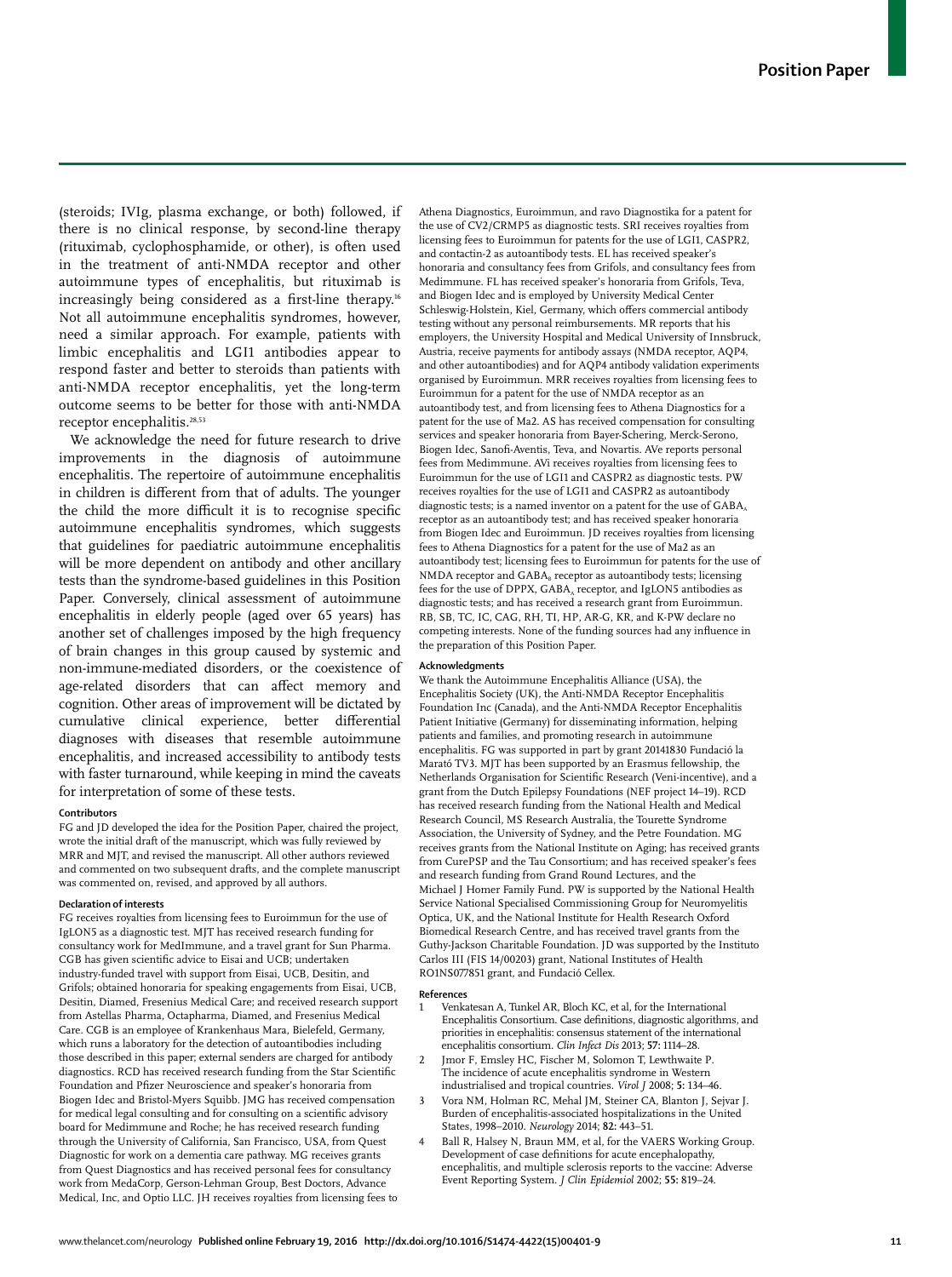- 5 Sejvar JJ, Kohl KS, Bilynsky R, et al, for the Brighton Collaboration Encephalitis Working Group. Encephalitis, myelitis, and acute disseminated encephalomyelitis (ADEM): case definitions and guidelines for collection, analysis, and presentation of immunization safety data. *Vaccine* 2007; **25:** 5771–92.
- Britton PN, Eastwood K, Paterson B, et al, for the Australasian Society of Infectious Diseases (ASID), the Australasian College of Emergency Medicine (ACEM), the Australian and New Zealand Association of Neurologists (ANZAN), and the Public Health Association of Australia (PHAA). Consensus guidelines for the investigation and management of encephalitis in adults and children in Australia and New Zealand. *Intern Med J* 2015; **45:** 563–76.
- 7 Leypoldt F, Armangue T, Dalmau J. Autoimmune encephalopathies. *Ann N Y Acad Sci* 2015; **1338:** 94–114.
- 8 Alamowitch S, Graus F, Uchuya M, Reñé R, Bescansa E, Delattre JY. Limbic encephalitis and small cell lung cancer. Clinical and immunological features. *Brain* 1997; **120:** 923–28.
- 9 Dalmau J, Graus F, Villarejo A, et al. Clinical analysis of anti-Ma2-associated encephalitis. *Brain* 2004; **127:** 1831–44.
- 10 Malter MP, Helmstaedter C, Urbach H, Vincent A, Bien CG. Antibodies to glutamic acid decarboxylase define a form of limbic encephalitis. *Ann Neurol* 2010; **67:** 470–78.
- 11 Dalmau J, Lancaster E, Martinez-Hernandez E, Rosenfeld MR Balice-Gordon R. Clinical experience and laboratory investigations in patients with anti-NMDAR encephalitis. *Lancet Neurol* 2011; **10:** 63–74.
- 12 Lai M, Hughes EG, Peng X, et al. AMPA receptor antibodies in limbic encephalitis alter synaptic receptor location. *Ann Neurol* 2009; **65:** 424–34.
- 13 Lancaster E, Lai M, Peng X, et al. Antibodies to the GABA(B) receptor in limbic encephalitis with seizures: case series and characterisation of the antigen. *Lancet Neurol* 2010; **9:** 67–76.
- Petit-Pedrol M, Armangue T, Peng X, et al. Encephalitis with refractory seizures, status epilepticus, and antibodies to the  $\text{GABA}_A$ receptor: a case series, characterisation of the antigen, and analysis of the effects of antibodies. *Lancet Neurol* 2014; 13: 276-86.
- 15 Lancaster E, Martinez-Hernandez E, Titulaer MJ, et al. Antibodies to metabotropic glutamate receptor 5 in the Ophelia syndrome. *Neurology* 2011; **77:** 1698–701.
- 16 Dale RC, Merheb V, Pillai S, et al. Antibodies to surface dopamine-2 receptor in autoimmune movement and psychiatric disorders. *Brain* 2012; **135:** 3453–68.
- 17 Lai M, Huijbers MG, Lancaster E, et al. Investigation of LGI1 as the antigen in limbic encephalitis previously attributed to potassium channels: a case series. *Lancet Neurol* 2010; **9:** 776–85.
- 18 Irani SR, Alexander S, Waters P, et al. Antibodies to Kv1 potassium channel-complex proteins leucine-rich, glioma inactivated 1 protein and contactin-associated protein-2 in limbic encephalitis, Morvan's syndrome and acquired neuromyotonia. *Brain* 2010; **133:** 2734–48.
- 19 Boronat A, Gelfand JM, Gresa-Arribas N, et al. Encephalitis and antibodies to dipeptidyl-peptidase-like protein-6, a subunit of Kv4.2 potassium channels. *Ann Neurol* 2013; **73:** 120–28.
- 20 Brilot F, Dale RC, Selter RC, et al. Antibodies to native myelin oligodendrocyte glycoprotein in children with inflammatory demyelinating central nervous system disease. *Ann Neurol* 2009; **66:** 833–42.
- McKeon A, Lennon VA, Lotze T, et al. CNS aquaporin-4 autoimmunity in children. *Neurology* 2008; **71:** 93–100.
- 22 Shahrizaila N, Yuki N. Bickerstaff brainstem encephalitis and Fisher syndrome: anti-GQ1b antibody syndrome. *J Neurol Neurosurg Psychiatry* 2013; **84:** 576–83.
- 23 Ariño H, Höftberger R, Gresa-Arribas N, et al. Paraneoplastic neurological syndromes and glutamic acid decarboxylase antibodies. *JAMA Neurol* 2015; **72:** 874–81.
- 24 Alexopoulos H, Dalakas MC. Immunology of stiff person syndrome and other GAD-associated neurological disorders. *Expert Rev Clin Immunol* 2013; **9:** 1043–53.
- 25 Carvajal-González A, Leite MI, Waters P, et al. Glycine receptor antibodies in PERM and related syndromes: characteristics, clinical features and outcomes. *Brain* 2014; **137:** 2178–92.
- 26 Demarquay G, Honnorat J. Clinical presentation of immune-mediated cerebellar ataxia. *Rev Neurol (Paris)* 2011; **167:** 408–17.
- 27 Zuliani L, Graus F, Giometto B, Bien C, Vincent A. Central nervous system neuronal surface antibody associated syndromes: review and guidelines for recognition. *J Neurol Neurosurg Psychiatry* 2012; **83:** 638–45.
- 28 Titulaer MJ, McCracken L, Gabilondo I, et al. Treatment and prognostic factors for long-term outcome in patients with anti-NMDA receptor encephalitis: an observational cohort study. *Lancet Neurol* 2013; **12:** 157–65.
- Byrne S, Walsh C, Hacohen Y, et al. Earlier treatment of NMDAR antibody encephalitis in children results in a better outcome. *Neurol Neuroimmunol Neuroinfl amm* 2015; **2:** e130.
- 30 Ances BM, Vitaliani R, Taylor RA, et al. Treatment-responsive limbic encephalitis identified by neuropil antibodies: MRI and PET correlates. *Brain* 2005; **128:** 1764–77.
- 31 Vincent A, Buckley C, Schott JM, et al. Potassium channel antibody-associated encephalopathy: a potentially immunotherapy-responsive form of limbic encephalitis. *Brain* 2004; **127:** 701–12.
- Krupp LB, Tardieu M, Amato MP, et al, for the International Pediatric Multiple Sclerosis Study Group. International Pediatric Multiple Sclerosis Study Group criteria for pediatric multiple sclerosis and immune-mediated central nervous system demyelinating disorders: revisions to the 2007 definitions. *Mult Scler* 2013; 19: 1261–67.
- 33 Schiess N, Pardo CA. Hashimoto's encephalopathy. *Ann N Y Acad Sci* 2008; **1142:** 254–65.
- 34 Irani SR, Pettingill P, Kleopa KA, et al. Morvan syndrome: clinical and serological observations in 29 cases. *Ann Neurol* 2012; **72:** 241–55.
- 35 Bien CG, Granata T, Antozzi C, et al. Pathogenesis, diagnosis and treatment of Rasmussen encephalitis: a European consensus statement. *Brain* 2005; **128:** 454–71.
- 36 Armangue T, Petit-Pedrol M, Dalmau J. Autoimmune encephalitis in children. *J Child Neurol* 2012; **27:** 1460–69.
- 37 Pillai SC, Hacohen Y, Tantsis E, et al. Infectious and autoantibody-associated encephalitis: clinical features and long-term outcome. *Pediatrics* 2015; **135:** e974–84.
- Schmitt SE, Pargeon K, Frechette ES, Hirsch LJ, Dalmau J, Friedman D. Extreme delta brush: a unique EEG pattern in adults with anti-NMDA receptor encephalitis. *Neurology* 2012; **79:** 1094–100.
- 39 Weil AA, Glaser CA, Amad Z, Forghani B. Patients with suspected herpes simplex encephalitis: rethinking an initial negative polymerase chain reaction result. *Clin Infect Dis* 2002; **34:** 1154–57.
- 40 Solomon T, Michael BD, Smith PE, et al, for the National Encephalitis Guidelines Development and Stakeholder Groups. Management of suspected viral encephalitis in adults—association of British Neurologists and British Infection Association National Guidelines. *J Infect* 2012; **64:** 347–73.
- 41 Tobin WO, Lennon VA, Komorowski L, et al. DPPX potassium channel antibody: frequency, clinical accompaniments, and outcomes in 20 patients. *Neurology* 2014; **83:** 1797–803.
- 42 Irani SR, Michell AW, Lang B, et al. Faciobrachial dystonic seizures precede Lgi1 antibody limbic encephalitis. *Ann Neurol* 2011; **69:** 892–900.
- Wakerley BR, Uncini A, Yuki N, for the GBS Classification Group, and the GBS Classification Group. Guillain-Barré and Miller Fisher syndromes—new diagnostic classification. *Nat Rev Neurol* 2014; **10:** 537–44.
- Baumgartner A, Rauer S, Mader I, Meyer PT. Cerebral FDG-PET and MRI findings in autoimmune limbic encephalitis: correlation with autoantibody types. *J Neurol* 2013; **260:** 2744–53.
- Heine J, Prüss H, Bartsch T, Ploner CJ, Paul F, Finke C. Imaging of autoimmune encephalitis - Relevance for clinical practice and hippocampal function. *Neuroscience* 2015; **309:** 68–83.
- 46 Gultekin SH, Rosenfeld MR, Voltz R, Eichen J, Posner JB, Dalmau J. Paraneoplastic limbic encephalitis: neurological symptoms, immunological findings and tumour association in 50 patients. *Brain* 2000; **123:** 1481–94.
- 47 Graus F, Delattre JY, Antoine JC, et al. Recommended diagnostic criteria for paraneoplastic neurological syndromes. *J Neurol Neurosurg Psychiatry* 2004; **75:** 1135–40.
- 48 Graus F, Saiz A, Lai M, et al. Neuronal surface antigen antibodies in limbic encephalitis: clinical-immunologic associations. *Neurology* 2008; **71:** 930–36.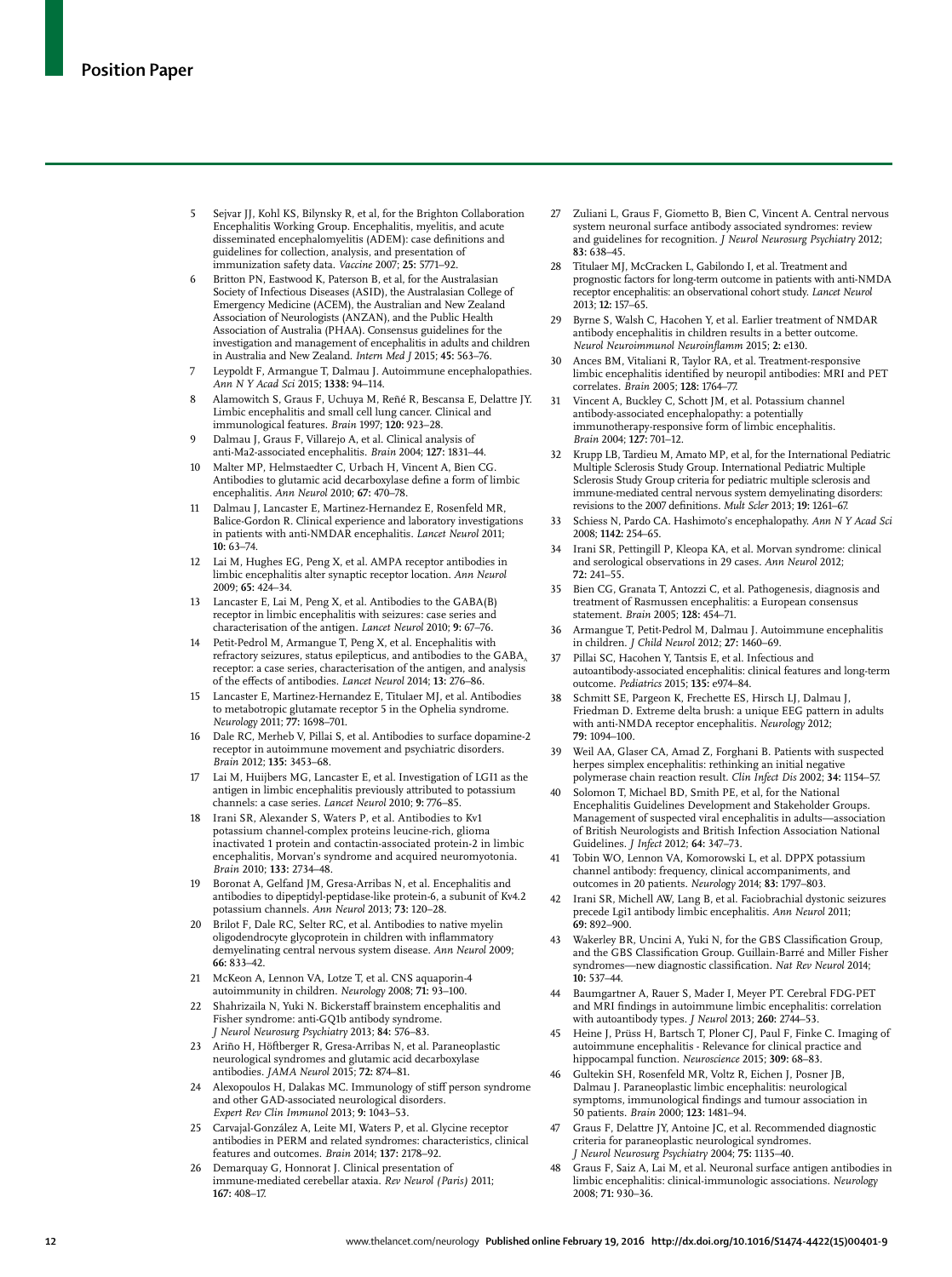- 49 Najjar S, Pearlman D, Zagzag D, Devinsky O. Spontaneously resolving seronegative autoimmune limbic encephalitis. *Cogn Behav Neurol* 2011; **24:** 99–105.
- 50 Voltz R, Gultekin SH, Rosenfeld MR, et al. A serologic marker of paraneoplastic limbic and brain-stem encephalitis in patients with testicular cancer. *N Engl J Med* 1999; **340:** 1788–95.
- 51 Höftberger R, Titulaer MJ, Sabater L, et al. Encephalitis and GABA. receptor antibodies: novel findings in a new case series of 20 patients. *Neurology* 2013; **81:** 1500–06.
- 52 Höftberger R, van Sonderen A, Leypoldt F, et al. Encephalitis and AMPA receptor antibodies: novel findings in a case series of 22 patients. *Neurology* 2015; **84:** 2403–12.
- 53 Malter MP, Frisch C, Schoene-Bake JC, et al. Outcome of limbic encephalitis with VGKC-complex antibodies: relation to antigenic specifi city. *J Neurol* 2014; **261:** 1695–705.
- Jarius S, Hoffmann L, Clover L, Vincent A, Voltz R. CSF findings in patients with voltage gated potassium channel antibody associated limbic encephalitis. *J Neurol Sci* 2008; **268:** 74–77.
- 55 Athauda D, Delamont RS, Pablo-Fernandez ED. High grade glioma mimicking voltage gated potassium channel complex associated antibody limbic encephalitis. *Case Rep Neurol Med* 2014; **2014:** 458790.
- 56 Chevret L, Husson B, Nguefack S, Nehlig A, Bouilleret V. Prolonged refractory status epilepticus with early and persistent restricted hippocampal signal MRI abnormality. *J Neurol* 2008; **255:** 112–16.
- 57 Chow FC, Glaser CA, Sheriff H, et al. Use of clinical and neuroimaging characteristics to distinguish temporal lobe herpes simplex encephalitis from its mimics. *Clin Infect Dis* 2015; **60:** 1377–83.
- Seeley WW, Marty FM, Holmes TM, et al. Post-transplant acute limbic encephalitis: clinical features and relationship to HHV6. *Neurology* 2007; **69:** 156–65.
- 59 Renard D, Nerrant E, Lechiche C. DWI and FLAIR imaging in herpes simplex encephalitis: a comparative and topographical analysis. *J Neurol* 2015; **262:** 2101–05.
- 60 Jeffery OJ, Lennon VA, Pittock SJ, Gregory JK, Britton JW,  $MCKe$ on A. GABA<sub>R</sub> receptor autoantibody frequency in service serologic evaluation. *Neurology* 2013; **81:** 882–87.
- 61 Wingerchuk DM. The clinical course of acute disseminated encephalomyelitis. *Neurol Res* 2006; **28:** 341–47.
- 62 Wingerchuk DM. Postinfectious encephalomyelitis. *Curr Neurol Neurosci Rep* 2003; **3:** 256–64.
- 63 Karussis D, Petrou P. The spectrum of post-vaccination inflammatory CNS demyelinating syndromes. *Autoimmun Rev* 2014; **13:** 215–24.
- 64 Wingerchuk DM, Weinshenker BG. Acute disseminated encephalomyelitis, transverse myelitis, and neuromyelitis optica. *Continuum (Minneap Minn)* 2013; **19:** 944–67.
- 65 Kesselring J, Miller DH, Robb SA, et al. Acute disseminated encephalomyelitis. MRI findings and the distinction from multiple sclerosis. *Brain* 1990; **113:** 291–302.
- 66 Baumann M, Sahin K, Lechner C, et al. Clinical and neuroradiological differences of paediatric acute disseminating encephalomyelitis with and without antibodies to the myelin oligodendrocyte glycoprotein. *J Neurol Neurosurg Psychiatry* 2015; **86:** 265–72.
- Huppke P, Rostasy K, Karenfort M, et al. Acute disseminated encephalomyelitis followed by recurrent or monophasic optic neuritis in pediatric patients. *Mult Scler* 2013; **19:** 941–46.
- 68 Reindl M, Di Pauli F, Rostásy K, Berger T. The spectrum of MOG autoantibody-associated demyelinating diseases. *Nat Rev Neurol* 2013; **9:** 455–61.
- 69 Kleffner I, Duning T, Lohmann H, et al. A brief review of Susac syndrome. *J Neurol Sci* 2012; **322:** 35–40.
- 70 Dörr J, Krautwald S, Wildemann B, et al. Characteristics of Susac syndrome: a review of all reported cases. *Nat Rev Neurol* 2013; **9:** 307–16.
- 71 Moscato EH, Peng X, Jain A, Parsons TD, Dalmau J, Balice-Gordon RJ. Acute mechanisms underlying antibody effects in anti-N-methyl-D-aspartate receptor encephalitis. *Ann Neurol* 2014; **76:** 108–19.
- 72 Planagumà J, Leypoldt F, Mannara F, et al. Human N-methyl D-aspartate receptor antibodies alter memory and behaviour in mice. *Brain* 2015; **138:** 94–109.
- 73 Dalmau J, Gleichman AJ, Hughes EG, et al. Anti-NMDA-receptor encephalitis: case series and analysis of the effects of antibodies. *Lancet Neurol* 2008; **7:** 1091–98.
- 74 Viaccoz A, Desestret V, Ducray F, et al. Clinical specificities of adult male patients with NMDA receptor antibodies encephalitis. *Neurology* 2014; **82:** 556–63.
- 75 Gresa-Arribas N, Titulaer MJ, Torrents A, et al. Antibody titres at diagnosis and during follow-up of anti-NMDA receptor encephalitis: a retrospective study. *Lancet Neurol* 2014; **13:** 167–77.
- 76 Zandi MS, Paterson RW, Ellul MA, et al. Clinical relevance of serum antibodies to extracellular N-methyl-D-aspartate receptor epitopes. *J Neurol Neurosurg Psychiatry* 2015; **86:** 708–13.
- 77 Wang R, Guan HZ, Ren HT, Wang W, Hong Z, Zhou D. CSF findings in patients with anti-N-methyl-D-aspartate receptor-encephalitis. *Seizure* 2015; **29:** 137–42.
- 78 Prüss H, Finke C, Höltje M, et al. N-methyl-D-aspartate receptor antibodies in herpes simplex encephalitis. *Ann Neurol* 2012; **72:** 902–11.
- 79 Armangue T, Leypoldt F, Málaga I, et al. Herpes simplex virus encephalitis is a trigger of brain autoimmunity. *Ann Neurol* 2014; **75:** 317–23.
- 80 Hacohen Y, Deiva K, Pettingill P, et al. N-methyl-D-aspartate receptor antibodies in post-herpes simplex virus encephalitis neurological relapse. *Mov Disord* 2014; **29:** 90–96.
- 81 Armangue T, Moris G, Cantarín-Extremera V, et al, for the Spanish Prospective Multicentric Study of Autoimmunity in Herpes Simplex Encephalitis. Autoimmune post-herpes simplex encephalitis of adults and teenagers. *Neurology* 2015; **85:** 1736–43.
- 82 Mohammad SS, Sinclair K, Pillai S, et al. Herpes simplex encephalitis relapse with chorea is associated with autoantibodies to N-Methyl-D-aspartate receptor or dopamine-2 receptor. *Mov Disord* 2014; **29:** 117–22.
- 83 Koga M, Kusunoki S, Kaida K, et al. Nationwide survey of patients in Japan with Bickerstaff brainstem encephalitis: epidemiological and clinical characteristics. *J Neurol Neurosurg Psychiatry* 2012; **83:** 1210–15.
- 84 Odaka M, Yuki N, Yamada M, et al. Bickerstaff's brainstem encephalitis: clinical features of 62 cases and a subgroup associated with Guillain-Barré syndrome. *Brain* 2003; **126:** 2279–90.
- 85 Merwick A, Dalmau J, Delanty N. Insights into antibody-associated encephalitis—Bickerstaff's 1950's papers revisited. *J Neurol Sci* 2013; **334:** 167–68.
- 86 Moragas M, Martínez-Yélamos S, Majós C, Fernández-Viladrich P, Rubio F, Arbizu T. Rhombencephalitis: a series of 97 patients. *Medicine (Baltimore)* 2011; **90:** 256–61.
- 87 Pittock SJ, Debruyne J, Krecke KN, et al. Chronic lymphocytic inflammation with pontine perivascular enhancement responsive to<br>steroids (CLIPPERS). *Brain* 2010; **133**: 2626–34.
- 88 Wang SM, Liu CC. Enterovirus 71: epidemiology, pathogenesis and management. *Expert Rev Anti Infect Ther* 2009; **7:** 735–42.
- 89 Gleichman AJ, Spruce LA, Dalmau J, Seeholzer SH, Lynch DR. Anti-NMDA receptor encephalitis antibody binding is dependent on amino acid identity of a small region within the GluN1 amino terminal domain. *J Neurosci* 2012; **32:** 11082–94.
- Takahashi Y, Mori H, Mishina M, et al. Autoantibodies and cell-mediated autoimmunity to NMDA-type GluRepsilon2 in patients with Rasmussen's encephalitis and chronic progressive epilepsia partialis continua. *Epilepsia* 2005; **46** (suppl 5)**:** 152–58.
- 91 Huda S, Wong SH, Pettingill P, O'Connell D, Vincent A, Steiger M. An 11-year retrospective experience of antibodies against the voltage-gated potassium channel (VGKC) complex from a tertiary neurological centre. *J Neurol* 2015; **262:** 418–24.
- Paterson RW, Zandi MS, Armstrong R, Vincent A, Schott JM. Clinical relevance of positive voltage-gated potassium channel (VGKC)-complex antibodies: experience from a tertiary referral centre. *J Neurol Neurosurg Psychiatry* 2014; **85:** 625–30.
- 93 Klein CJ, Lennon VA, Aston PA, et al. Insights from LGI1 and CASPR2 potassium channel complex autoantibody subtyping. *JAMA Neurol* 2013; **70:** 229–34.
- Dahm L, Ott C, Steiner J, et al. Seroprevalence of autoantibodies against brain antigens in health and disease. *Ann Neurol* 2014; **76:** 82–94.
- 95 Armangue T, Santamaria J, Dalmau J. When a serum test overrides the clinical assessment. *Neurology* 2015; **84:** 1379–81.
- 96 Titulaer MJ, Höftberger R, Iizuka T, et al. Overlapping demyelinating syndromes and anti-N-methyl-D-aspartate receptor encephalitis. *Ann Neurol* 2014; **75:** 411–28.